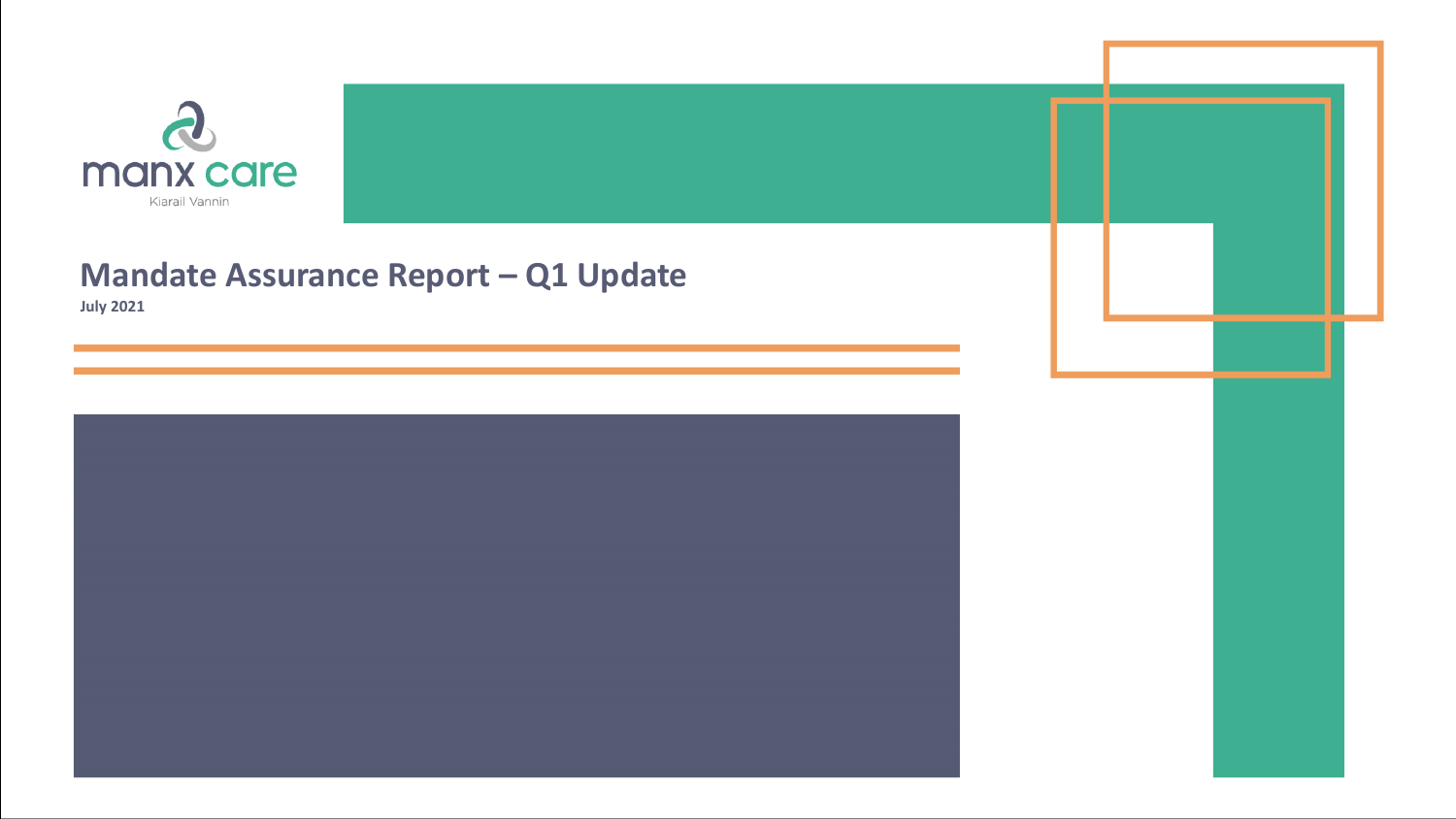### **About this document**



#### **Introduction**

This document provides an update on the performance of Manx Care during the Q1 (2021/22) reporting period, and forms a key part of the Mandate Assurance process between the DHSC and Manx Care.

The document is split into the following three sections:

- 1. DHSC Key Lines of Enquiry
- 2. Required Outcomes Framework Manx Care Year 1 Priorities
- 3. West Midland Quality Review Service Recommendations Update

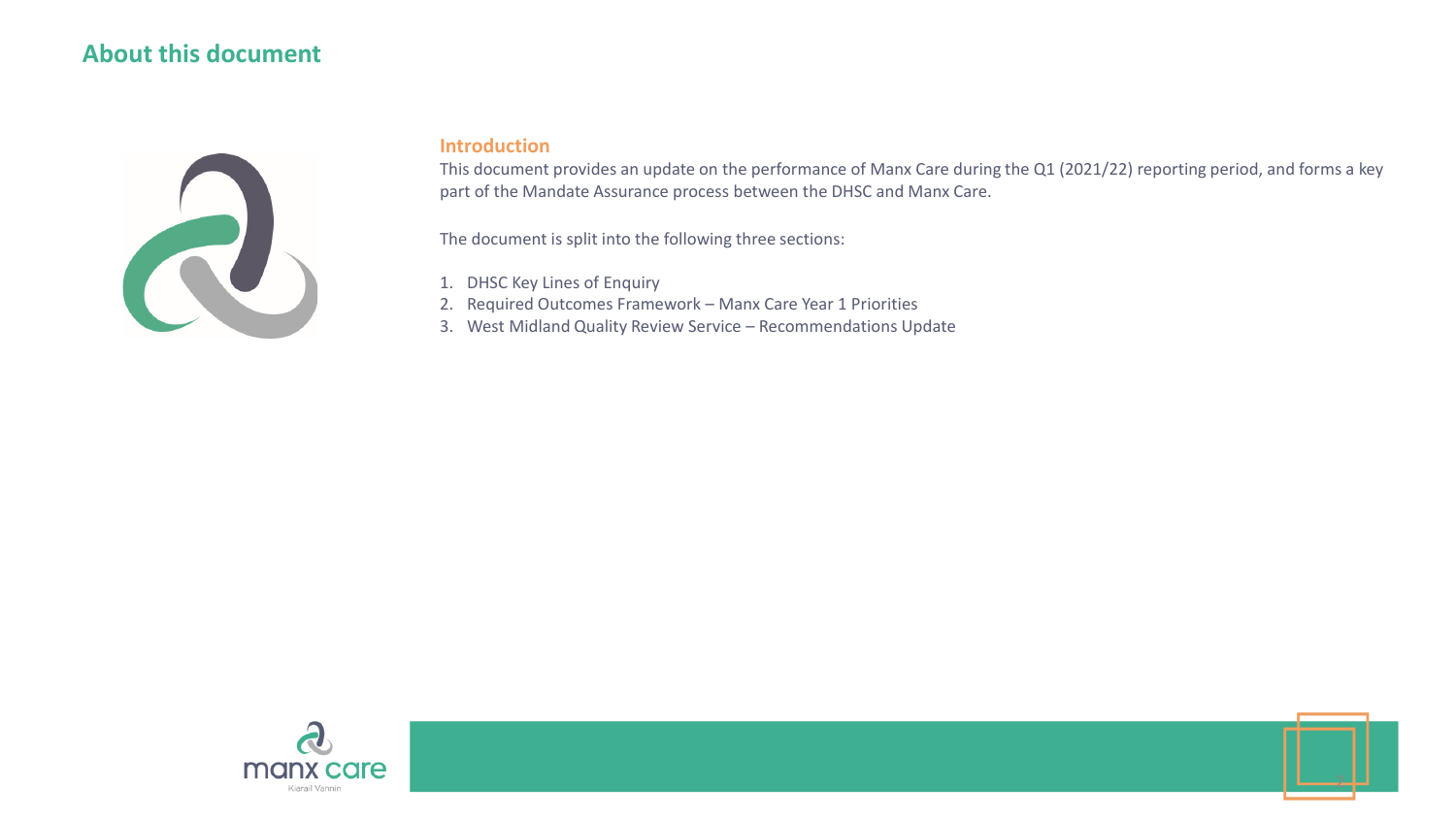

# **1. DHSC Key Lines of Enquiry**



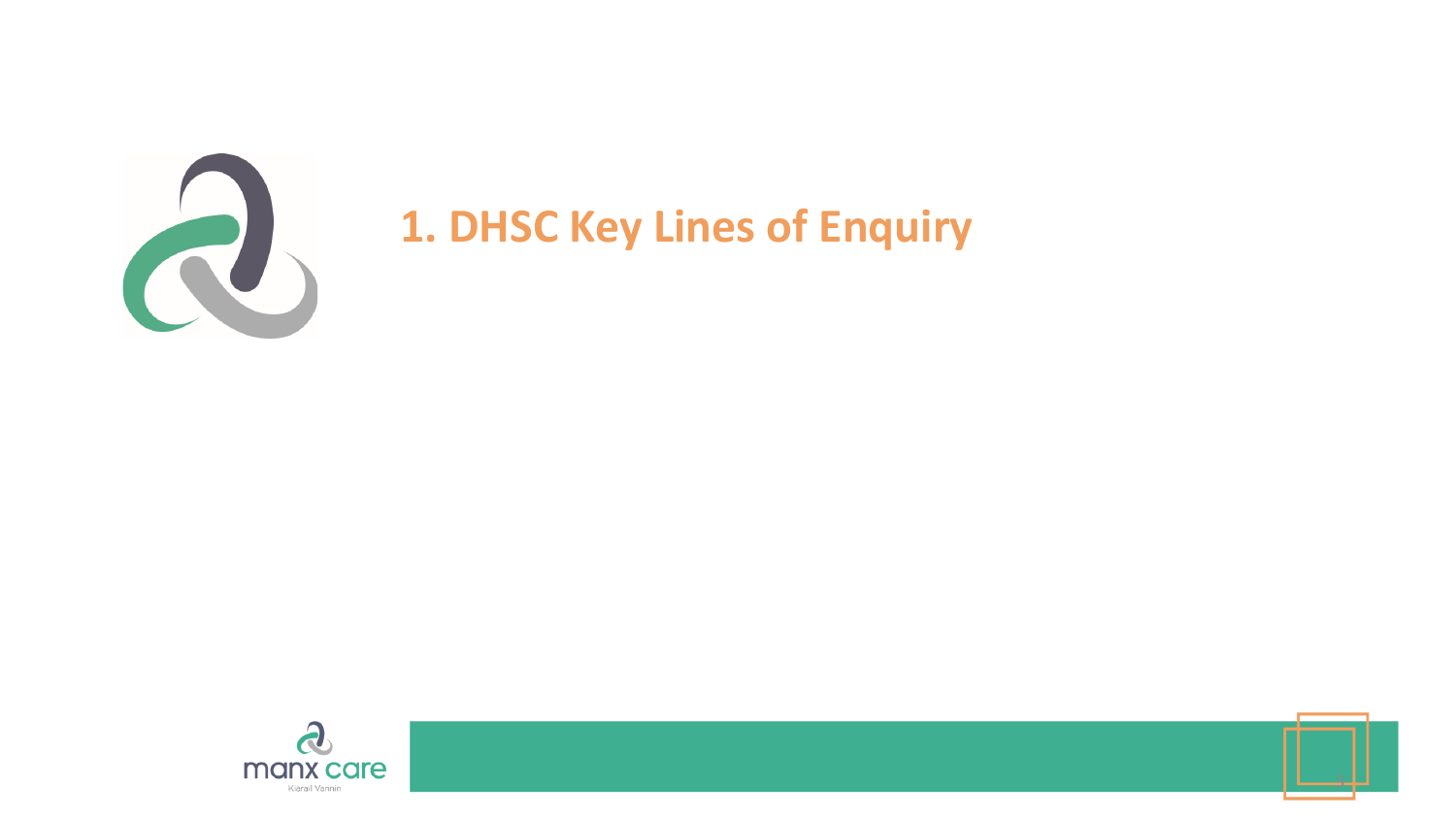# **KLOE - Quality**

| <b>Ref</b>  | <b>Specific Line of Enquiry</b>                                                                                                                                                                                                                                                                                                                                                      | <b>Response</b>                                                                                                                                                                                                                                                                                                                                                                                                                                                                                                                                                                                                                                                                                                                                                                                                                                                                                                                                                                                                                                                                                                                                                                                                                                                       |
|-------------|--------------------------------------------------------------------------------------------------------------------------------------------------------------------------------------------------------------------------------------------------------------------------------------------------------------------------------------------------------------------------------------|-----------------------------------------------------------------------------------------------------------------------------------------------------------------------------------------------------------------------------------------------------------------------------------------------------------------------------------------------------------------------------------------------------------------------------------------------------------------------------------------------------------------------------------------------------------------------------------------------------------------------------------------------------------------------------------------------------------------------------------------------------------------------------------------------------------------------------------------------------------------------------------------------------------------------------------------------------------------------------------------------------------------------------------------------------------------------------------------------------------------------------------------------------------------------------------------------------------------------------------------------------------------------|
| Q001        | Provide a breakdown of baseline waiting times across services<br>and details of clinical plans for improvement. In addition to<br>the COVID catch up plan, how does Manx Care plan to address<br>backlogs of activity and ensure safe prioritisation methods for<br>procedure waiting lists? What benchmarking has been done,<br>or is planned, to assess safe target waiting times? | Manx Care has developed a business case for reduction of waiting times which has been approved by Treasury. 18 week support are being engaged to<br>support the delivery of the waiting time reduction. The Business Case identifies key deliverables and priorities. A Deputy Director of Operations<br>commences mid August to lead the programme.                                                                                                                                                                                                                                                                                                                                                                                                                                                                                                                                                                                                                                                                                                                                                                                                                                                                                                                  |
| <b>Q002</b> | Give details of all Serious Incidents, Never Events and 'Near<br>Miss' events reported during the period. Do these show any<br>recurring events or themes, inclusive of wider incident<br>reporting?                                                                                                                                                                                 | <b>Community Health: Nil to report;</b><br>Adult Social Care: Death in Noble's following fall in southlands is being investigated as a Coroner's inquest. Reports reviewed and submitted by risk<br>management coordinator. Note resident was in Southlands due to increased frailty and falls risk.<br>Mental Health: 5 deaths reviewed by Serious Incident Panel. 3x open to Drug & Alcohol Team, suspected drug-related; 1x open to Community Mental<br>Health Service for Adults, suspected suicide; 1x open to Child and Adolescent Mental Health Service (17 y/o), traumatic cardiac injury, cause unknown at<br>this stage. CMHSA death is subject to ongoing level 2 investigation, all are subject to ongoing Coroner's inquest proceedings.<br>General Hospitals: 958 total incidents reported this quarter. Zero Never Events. 1 serious incident related to delay in ophthalmology referral, paper<br>referral now electronic to reduce chances of lost /delayed paper referrals. 250 near miss incidents in this quarter. Themes include patient slip trip and falls<br>and inability to isolate in side wards all patients requiring side wards. IFP&C risk managed through robust risk assessment process with advice and guidance<br>from IFP&C team. |
| Q003        | How is Manx Care improving incident reporting, consistency<br>and monitoring via the DATIX system across staff groups and<br>services? What assurance approaches are Manx Care taking to<br>ensure that incidents are reported, appropriately investigated<br>with appropriate actions taken, and learning embedded?                                                                 | The Care Quality & Safety team have successfully appointed to the post of "Quality & Risk Management System Support Officer", an Executive Officer post<br>which will provide support for Datix across Manx Care. The new post-holder commences on 2nd August, immediately followed by 3 days of formal training<br>via Datix themselves. This will ensure a consistent point of contact, plus monitoring and system administration, working in conjunction with existing system<br>support staff who cover multiple software.<br>Since June 2020, the Mental Health Service has followed a Standard Operating Procedure for the review of serious incidents, whereby a panel is convened<br>to review incidents and, where appropriate, agree on investigation level, terms of reference etc. A Manx Care SOP "Managing & Investigating Serious<br>Incidents" has been developed and will soon be ratified, building on the work already undertaken within the Mental Health Service and applying across the<br>organisation. Action plans are developed following incident investigation & review, which are then taken to Care Quality & Safety committees.                                                                                                        |
|             | Describe actions being taken to reduce sources of harm (such<br><b>Q004</b> as medication errors, pressure ulcers and falls) and how is<br>progress tracked.                                                                                                                                                                                                                         |                                                                                                                                                                                                                                                                                                                                                                                                                                                                                                                                                                                                                                                                                                                                                                                                                                                                                                                                                                                                                                                                                                                                                                                                                                                                       |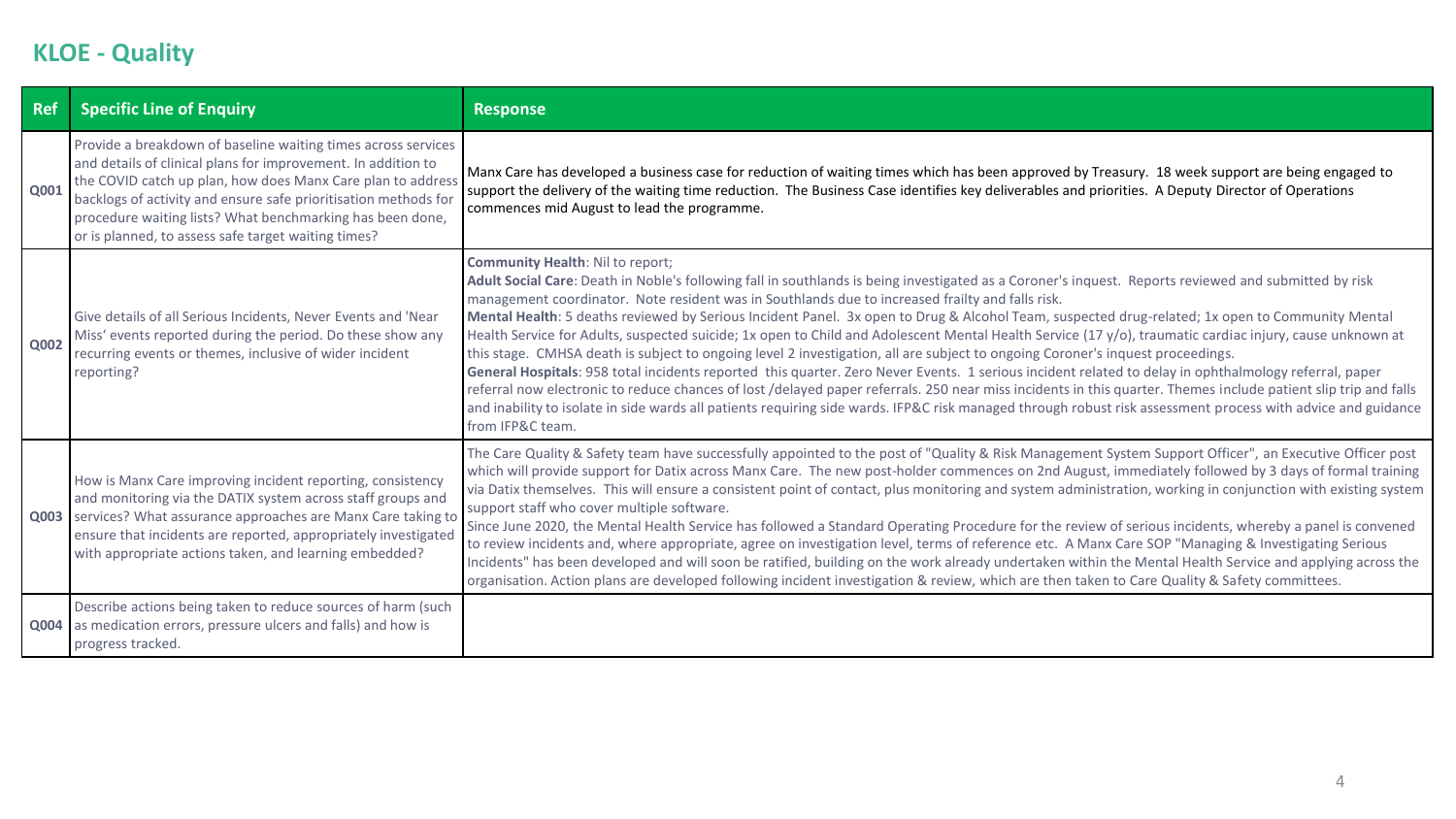# **KLOE - Quality**

| Ref         | <b>Specific Line of Enquiry</b>                                                                                                                                                                                                                                                       | <b>Response</b>                                                                                                                                                                                                                                                                                                                                                                                                                                                                                                                                                                                                                                                                                                                                                                                                                                                               |  |  |  |
|-------------|---------------------------------------------------------------------------------------------------------------------------------------------------------------------------------------------------------------------------------------------------------------------------------------|-------------------------------------------------------------------------------------------------------------------------------------------------------------------------------------------------------------------------------------------------------------------------------------------------------------------------------------------------------------------------------------------------------------------------------------------------------------------------------------------------------------------------------------------------------------------------------------------------------------------------------------------------------------------------------------------------------------------------------------------------------------------------------------------------------------------------------------------------------------------------------|--|--|--|
| <b>Q005</b> | Share baseline waiting times data, the service gap analysis<br>and improvement plans for cancer diagnostics.                                                                                                                                                                          | Full baseline waiting times, capacity and demand, gap analysis, and individual. Tumour site by tumour site reviews are planned as part of the<br>Transformation programme due to commence during Q2.                                                                                                                                                                                                                                                                                                                                                                                                                                                                                                                                                                                                                                                                          |  |  |  |
| Q006        | Explain how Manx Care will be able to respond to the needs<br>of the Island's population at any point in time where<br>increased pressures will be placed on it (such as Covid 19<br>outbreaks, winter pressures or large scale events);                                              | Manx Care Covid Escalation Plan has been updated in June 2021 to reflect and align to the Government Outbreak Plan. A full Capacity Protocol and<br>Escalation Framework for Nobles Hospital has been developed and signed off by the Manx Care Executive Management Committee at the end of June and<br>further work is planned during Q2 to expand this work out across Manx Care Services.                                                                                                                                                                                                                                                                                                                                                                                                                                                                                 |  |  |  |
| Q007        | Provide an update on job planning for medical workforce;                                                                                                                                                                                                                              | Manx Care are following a 3 stage approach in the completion of the job planning process, as follows:<br>1. Recording the activity<br>2. Aligning the activity to service and individual needs<br>3. Signing off the Job plans as compliant and fit for purpose - signing off again is 3 step process - 3 level sign offs (clinical lead, clinical director and job<br>planning committee/medical director)<br>We have completed stage 1 of the process.                                                                                                                                                                                                                                                                                                                                                                                                                      |  |  |  |
|             | Describe how the recommendations of previous and existing<br>commissioned external reviews are collated and monitored,<br>Q008 to ensure an action plan is in place and regularly updated. Is<br>Manx care able to identify any key themes and trends<br>emerging from these reviews? | Social Care and Social Work: There is currently no robust action planning and monitoring of progress. This situation was alerted to the Care, Safety and<br>Engagement Committee on 12 July 2021. An 'amnesty' has been instigated to identify all reports / investigations or other process that has led to<br>recommendations and learning identified in order that we can ensure, going forward, this and new learning is applied in practice.<br>Healthcare: Manx Care has commenced work to review and provide assurance that previous recommendations from reviews have been addressed. Manx<br>Care has initiated the Theatre Improvements Programme during Q1, which arose from previous work undertaken in 2019 and an End of Life Oversight<br>Group has been established to ensure the recommendations of the external review published in Feb 2021 are delivered. |  |  |  |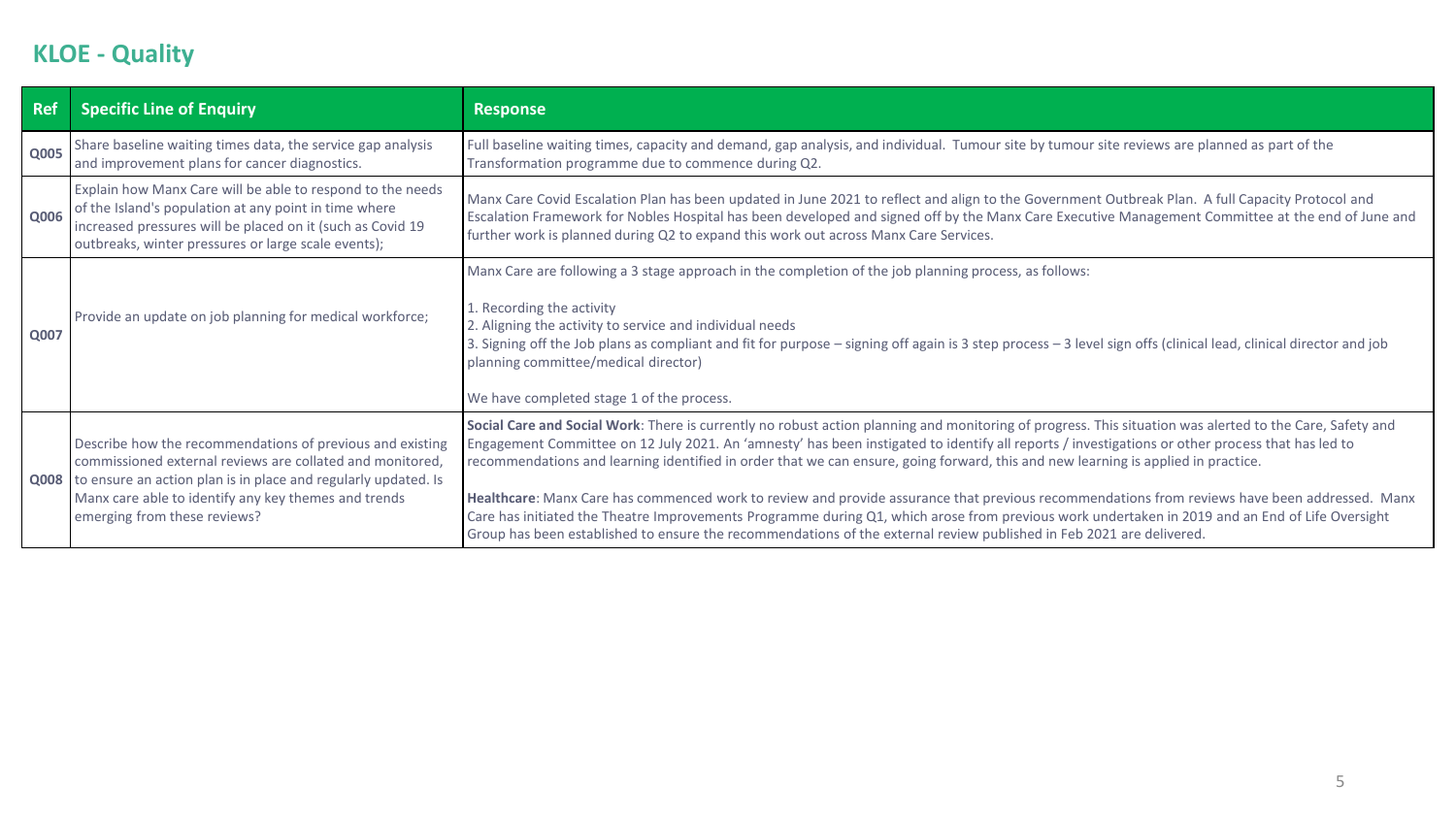# **KLOE - Quality**

| <b>Ref</b> | <b>Specific Line of Enquiry</b>                                                                                                                                                                                                                                                   | <b>Response</b>                                                                                                                                                                                                                                                                                                                                                                                                                                                                                                                                                                                                                                                                                                                                                                                                                                                                                                                                                                                                                                                                                                                                                                                                                                                                           |  |  |  |  |  |
|------------|-----------------------------------------------------------------------------------------------------------------------------------------------------------------------------------------------------------------------------------------------------------------------------------|-------------------------------------------------------------------------------------------------------------------------------------------------------------------------------------------------------------------------------------------------------------------------------------------------------------------------------------------------------------------------------------------------------------------------------------------------------------------------------------------------------------------------------------------------------------------------------------------------------------------------------------------------------------------------------------------------------------------------------------------------------------------------------------------------------------------------------------------------------------------------------------------------------------------------------------------------------------------------------------------------------------------------------------------------------------------------------------------------------------------------------------------------------------------------------------------------------------------------------------------------------------------------------------------|--|--|--|--|--|
| Q009       | List the statutory inspections and internal audit reviews<br>completed since 1st April 2021, the key findings and                                                                                                                                                                 | Social Care and Social Work: None                                                                                                                                                                                                                                                                                                                                                                                                                                                                                                                                                                                                                                                                                                                                                                                                                                                                                                                                                                                                                                                                                                                                                                                                                                                         |  |  |  |  |  |
|            | associated actions undertaken including all prior actions from<br>previous reports already underway.                                                                                                                                                                              | Healthcare: To be completed by 30 July 21                                                                                                                                                                                                                                                                                                                                                                                                                                                                                                                                                                                                                                                                                                                                                                                                                                                                                                                                                                                                                                                                                                                                                                                                                                                 |  |  |  |  |  |
|            | How do Care Groups and Divisions identify and manage their<br>Q010 own risks, and how are these shared within Manx Care to<br>ensure cross-referencing?                                                                                                                           | The process for dealing with risk registers at a Care Group, Committee and Board level is under review to ensure that an organisation wide view of risk is<br>taken.<br>During Q1 all Care Groups have reviewed their risk registers and ensure these are updated. This has been reported back to the Executive Team via Care<br>Group Performance and Accountability reviews. Risks across the Care Groups are reported up through the Care Quality Group and Clinical Quality Group<br>through to the Qualify Safety and Engagement Sub-committee to the Board. A weekly Quality and Safety briefing to the Executive Leadership Team<br>identifies new 'red' risks added to the register.                                                                                                                                                                                                                                                                                                                                                                                                                                                                                                                                                                                              |  |  |  |  |  |
| Q011       | Describe how Manx Care assesses the safety of staffing across<br>hospitals and community care. Are there any identified<br>staffing gaps and if so, how does Manx Care plan to fill these?                                                                                        | Community Health: Prison healthcare staffing of concern, escalated to risk register and monitored monthly.<br>Mental Health: DAT and CAMHS staffing has been on risk register for some time and is monitored monthly. Recruitment in DAT should reduce risk but<br>CAMHS continues to have extremely long waiting times. Community Wellbeing Service recently granted additional funding through transformation to<br>employ staff thus reduce waiting times via links to primary care.<br>Adult Social Care: Nil on risk register.<br>General Hospitals: Nurse staffing monitored three times per day through patient flow/capacity meetings. Staff redistributed as necessary and Rotas are in<br>place. Contingencies include: Local redeployment, Bank and Agency.<br>We are using professional judgement.<br>Programme in place to recruit small cohorts of nurses from the Philippines due to well established Filipino community on the IOM. Educational and pastoral<br>programme in place to help support them to register with the UK's NMC. First five nurses passed their exams 1st time and commenced as registrants early<br>July 2021. Three more Filipino nurses in train. Potential opportunities being explored to look at international recruits from other countries. |  |  |  |  |  |
|            | In what ways does Manx Care work with Clinicians, Nurses<br>and Managers in a triumvirate to jointly review performance<br>Q012   information and to take responsibility for ongoing<br>performance management? How is this information used to<br>shape future service delivery? | Regular Performance and Accountability Review with each of the Care Groups takes place with the full Executive Team in addition to the established Manx<br>Care Governance framework.                                                                                                                                                                                                                                                                                                                                                                                                                                                                                                                                                                                                                                                                                                                                                                                                                                                                                                                                                                                                                                                                                                     |  |  |  |  |  |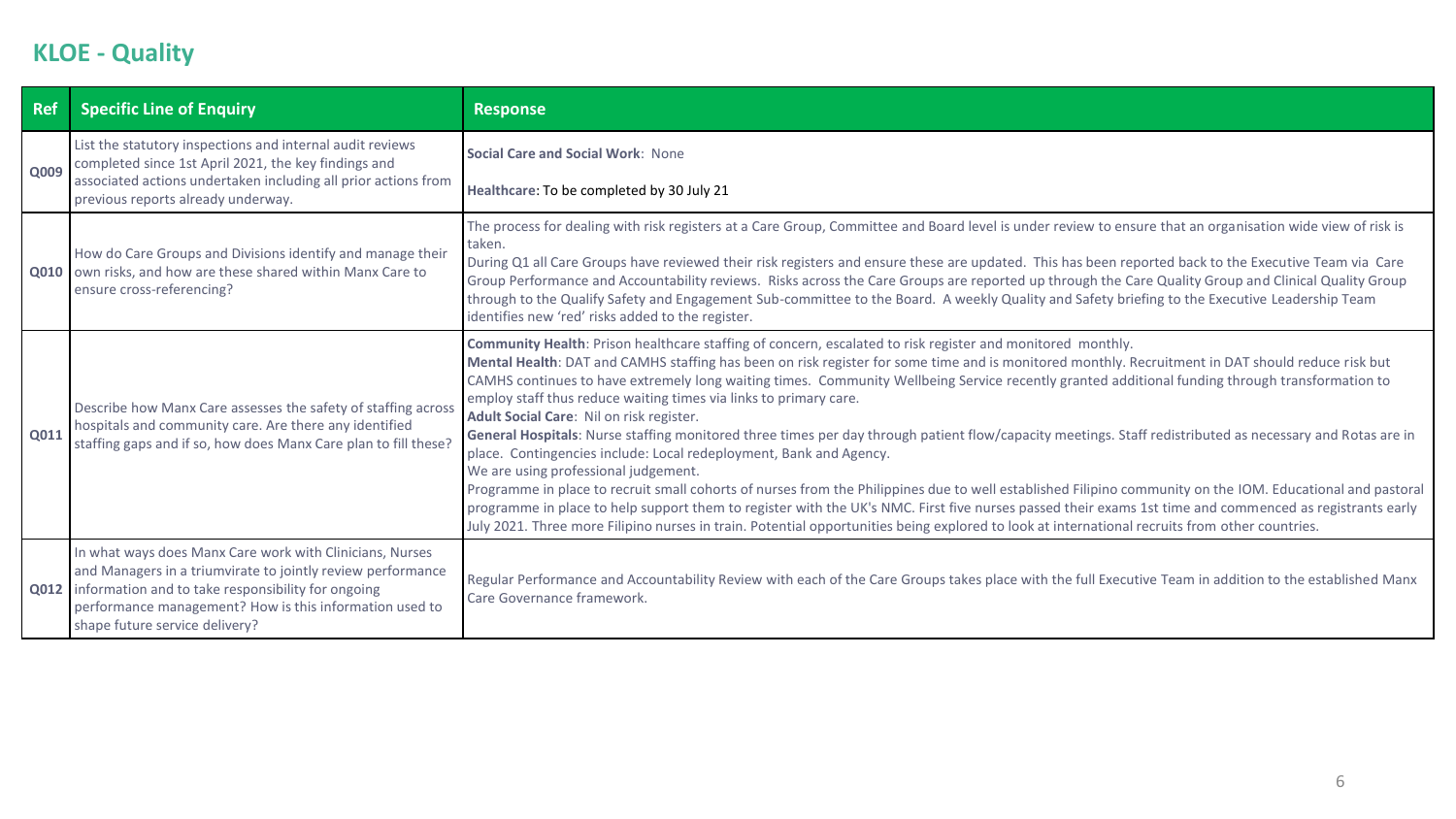## **KLOE – Finance and Use of Resources**

| <b>Ref</b>  | <b>Specific Line of Enquiry</b>                                                                                                                                                      | <b>Response</b>                                                                                                                               |  |
|-------------|--------------------------------------------------------------------------------------------------------------------------------------------------------------------------------------|-----------------------------------------------------------------------------------------------------------------------------------------------|--|
| <b>F001</b> | Provide returns which detail care group income,<br>expenditure and net revenue during the period;                                                                                    | See Appendix A - Tab 'F001'                                                                                                                   |  |
| <b>F003</b> | Provide reporting of employee costs, including agency staff<br>spend, broken down by care group area;                                                                                | See Appendix A - Tab 'F003'                                                                                                                   |  |
| <b>F004</b> | Provide a status update and action plan for the Cost<br>Improvement Programme (CIP), including progress towards See Appendix B<br>the 1% target, risks and mitigations to achieving; |                                                                                                                                               |  |
| <b>F005</b> | Provide a status update and action plan for the Capital<br>Programme;                                                                                                                | The Capital Programme has remained under the ownership of the DHSC, the latest status report for which is attached (Appendix C) as requested. |  |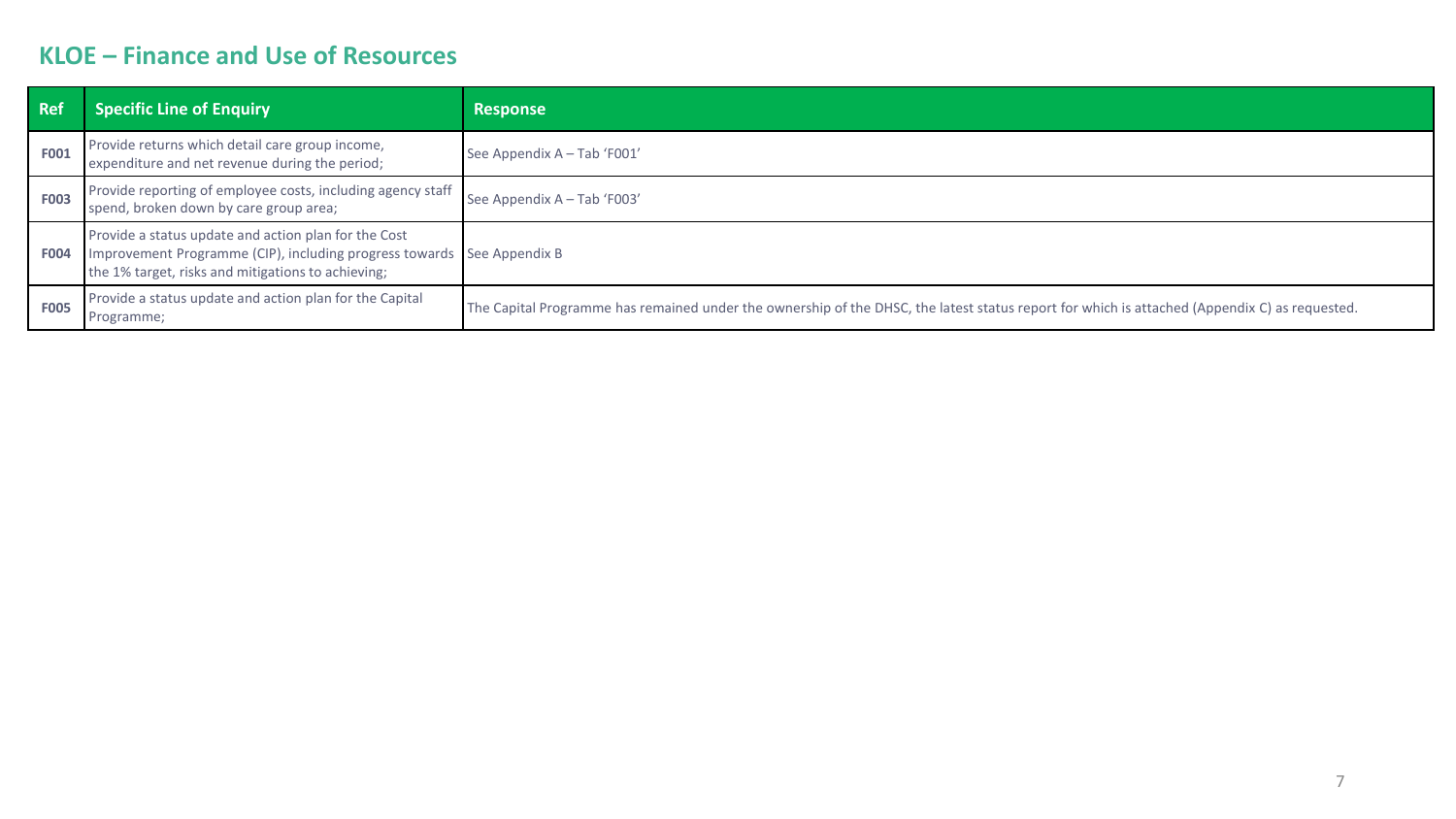## **KLOE – Finance and Use of Resources**

| <b>Ref</b>  | <b>Specific Line of Enquiry</b>                                                                                                              | <b>Response</b>                                                                                                                                                            |  |  |  |
|-------------|----------------------------------------------------------------------------------------------------------------------------------------------|----------------------------------------------------------------------------------------------------------------------------------------------------------------------------|--|--|--|
| <b>F006</b> | Detail any currently known significant capital and revenue bid<br>proposals for financial year 2022-23;                                      | Capital – We are currently in the process of consolidating these requests, and a summary of which will be submitted to the DHSC in due course.<br>Revenue - See Appendix D |  |  |  |
| <b>F007</b> | Provide details of any income pressures (such as PPU) and<br>actions taken to mitigate;                                                      | See Appendix A - Tab 'F007 F008'                                                                                                                                           |  |  |  |
| <b>F008</b> | Explain any concerns or pressures relating to expenditure and<br>actions taken to mitigate;                                                  | See Appendix A - Tab 'F007 F008'                                                                                                                                           |  |  |  |
| <b>F009</b> | Provide an update on the use of the tertiary budget, explaining<br>how Manx Care ensures it is working within the allocated<br>budget lines; | See Appendix A - Tab 'F009'                                                                                                                                                |  |  |  |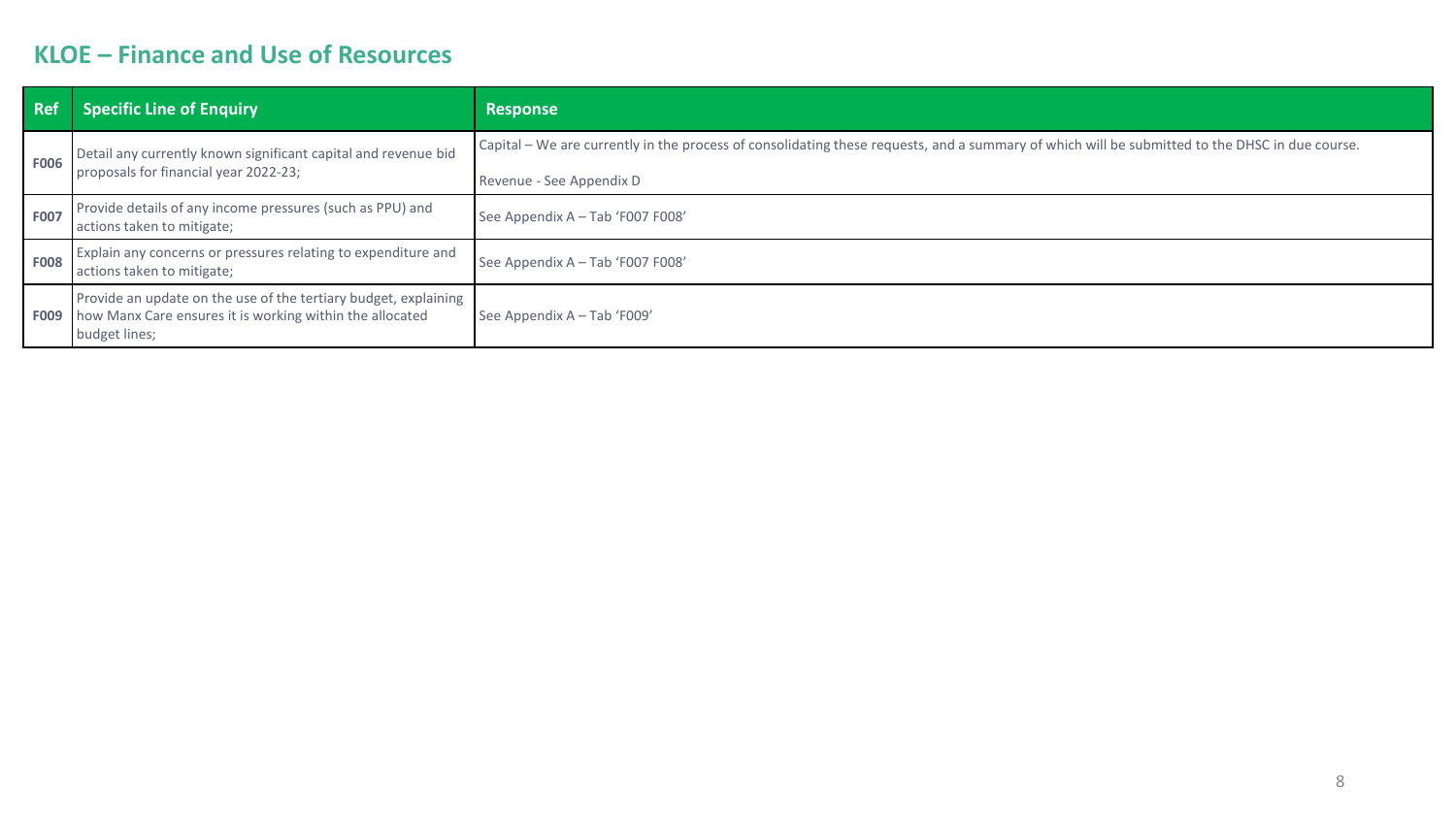

# **2. Required Outcomes Framework – Manx Care Year 1 Priorities**

**(An update on mandated objectives to be presented separately)**



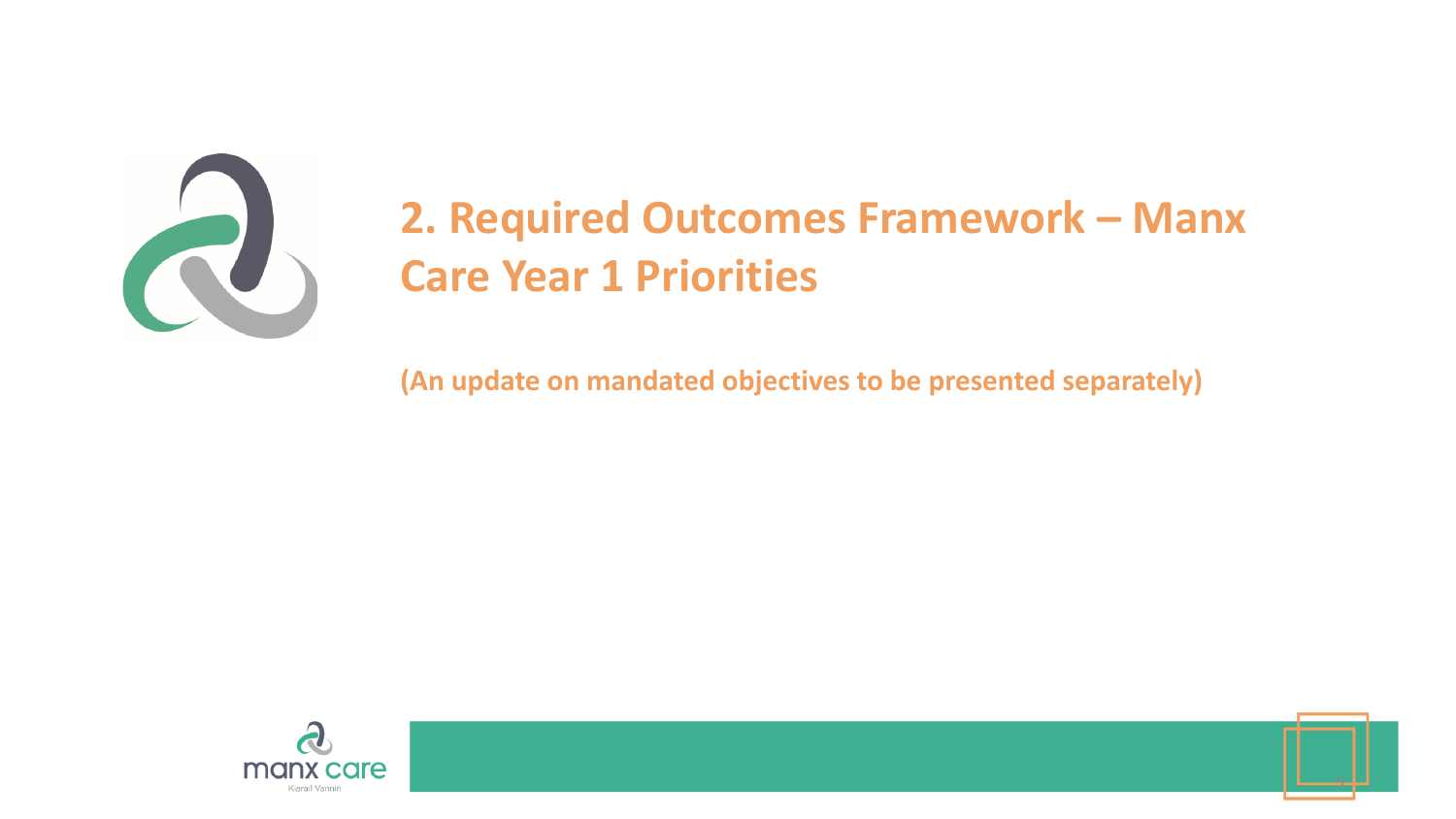### **Year 1 Priorities**



#### **Introduction**

The Required Outcomes Framework sets out Manx Care's ambitions for 2021/22, in what is its first year operating independently from the Department of Health and Social Care. It seeks to address many of the key risks to the organisation, whilst documenting a clear baseline from which improvements can be monitored and delivered.

A formal reporting framework has been established to provide the requisite oversight to the delivery of the ambitions / priorities that were identified whilst Manx Care was in shadow form. This document identifies how these priorities align to the focus areas and strategic goals of Manx Care.

### **Q1 Update**

This is the first quarterly report against these priorities, and it is anticipated that the structure of the reporting will likely be refined in future reporting periods. The report is split into the following sections as per Manx Care's Year 1 focus areas:

- 1. Improving Patient Safety
- 2. Creating a positive working culture
- 3. Improving financial health

As outlined within the Required Outcomes Framework there is much work to do on improving safety across our services, and accordingly the majority of existing priorities relate to this.



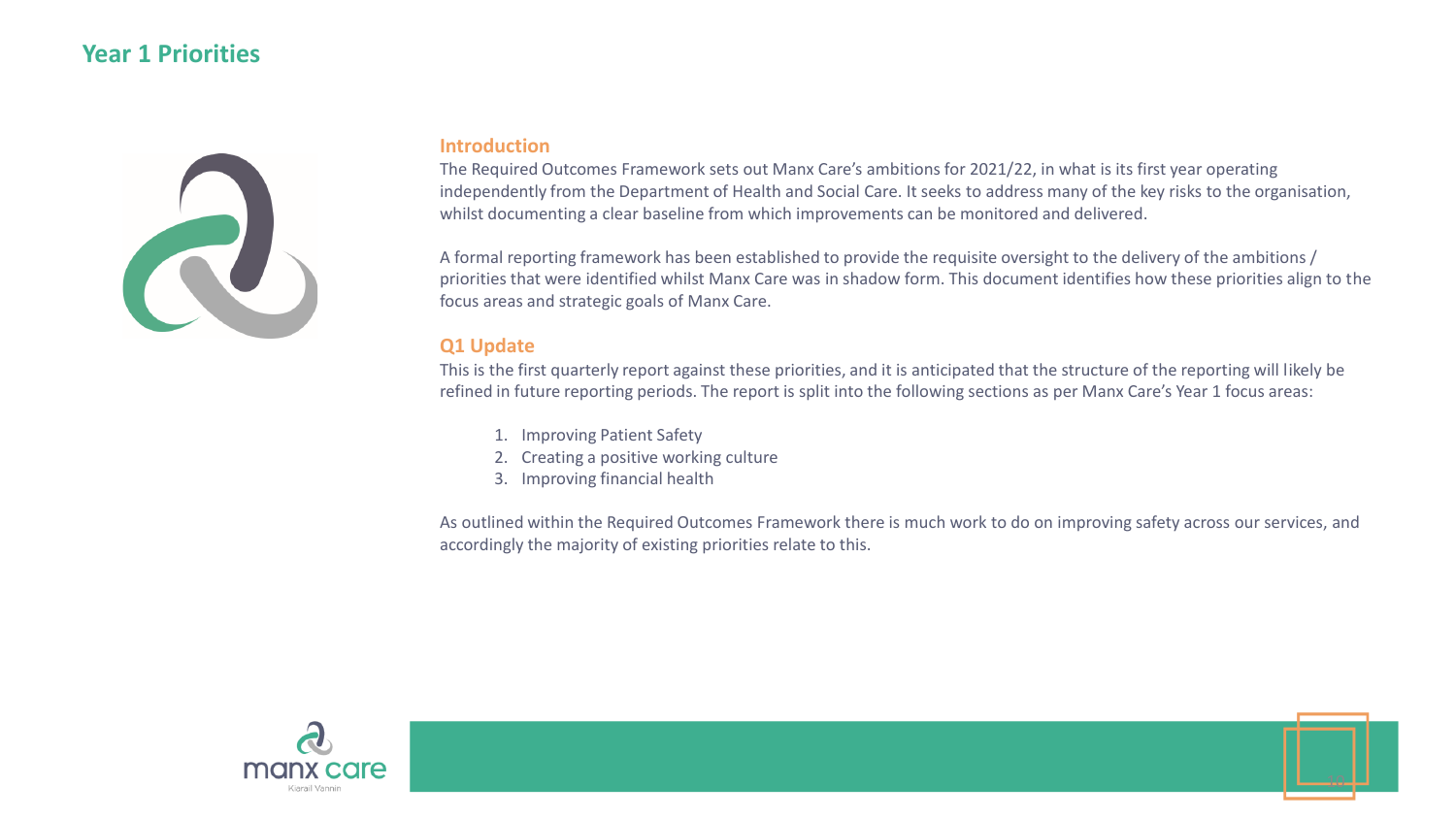# **ROF Components**

| <b>Year 1<br/>Focus<br/>Areas</b>                                                                                                           | <b>Improving patient</b><br>safety                      | <b>Creating a positive</b><br>working culture                                                             | <b>Improving financial</b><br>health |  |  |  |  |  |
|---------------------------------------------------------------------------------------------------------------------------------------------|---------------------------------------------------------|-----------------------------------------------------------------------------------------------------------|--------------------------------------|--|--|--|--|--|
|                                                                                                                                             |                                                         | 1. Provide services that truly put patients and service users first, and meet the needs of the individual |                                      |  |  |  |  |  |
| <b>Strategic Goals</b>                                                                                                                      | 2. Provide open, transparent and accountable leadership |                                                                                                           |                                      |  |  |  |  |  |
|                                                                                                                                             |                                                         | 3. Deliver collaborative ways of working that actively connect people in our health and care system       |                                      |  |  |  |  |  |
|                                                                                                                                             |                                                         | 4. Deliver better data to support clinical and managerial decision-making                                 |                                      |  |  |  |  |  |
| 5. Ensure health and care services are clinically and financially sustainable                                                               |                                                         |                                                                                                           |                                      |  |  |  |  |  |
| <b>Key Performance</b><br><b>Governance</b><br><b>Priorities / Tasks</b><br><b>Indicators</b><br><b>Framework</b><br>(see separate tracker) |                                                         |                                                                                                           |                                      |  |  |  |  |  |
| <b>Outcomes</b>                                                                                                                             |                                                         |                                                                                                           |                                      |  |  |  |  |  |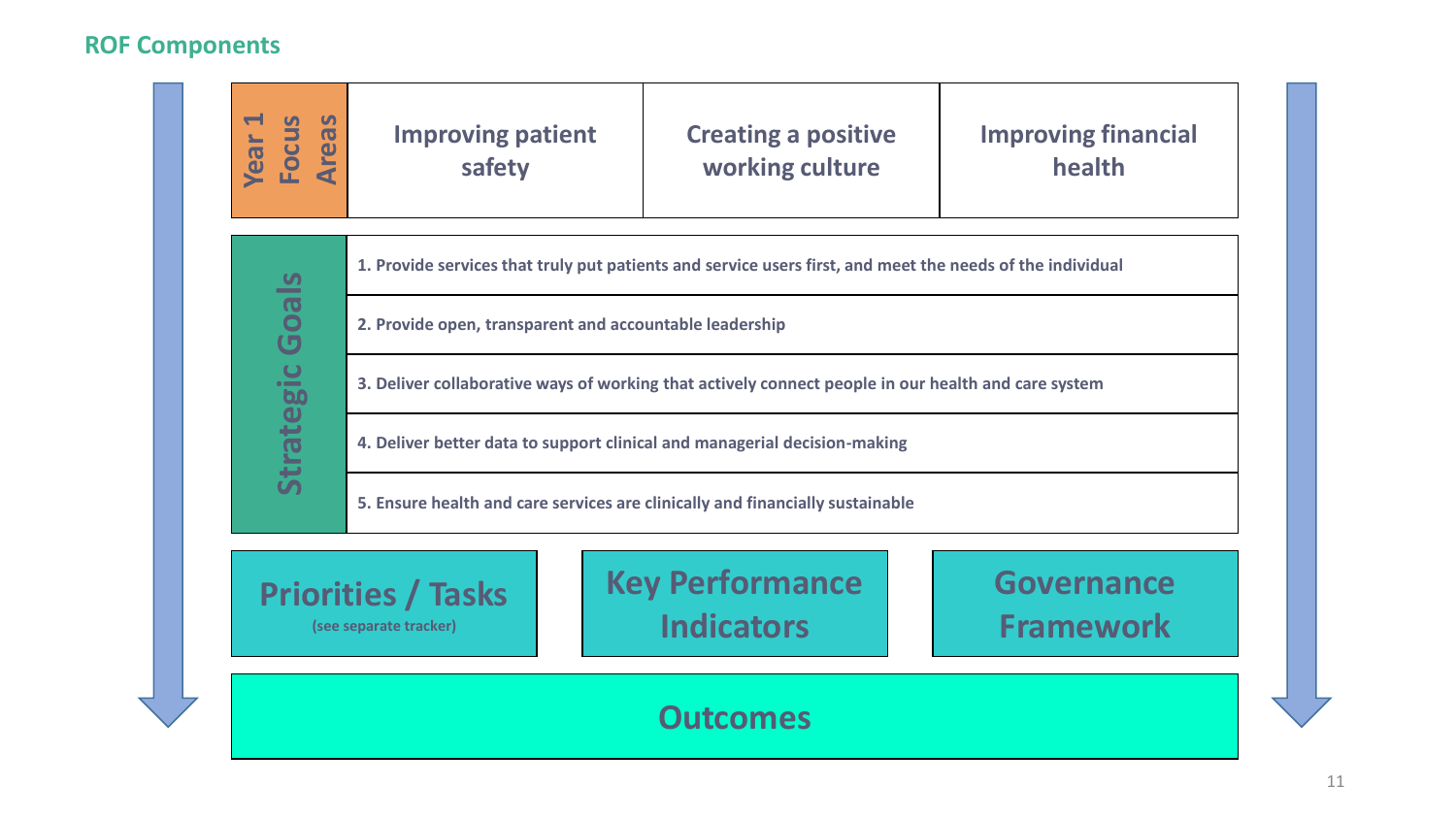| <b>Task</b><br><b>Ref</b> | <b>Task Description</b>                                                                                                                                            | <b>Expected</b><br><b>Start Date</b> | <b>Expected</b><br><b>End Date</b> | <b>Status</b>      | <b>Update</b>                                                                                                                                                                                                                                                                                                                                                                                                                                                                                                                                                       |
|---------------------------|--------------------------------------------------------------------------------------------------------------------------------------------------------------------|--------------------------------------|------------------------------------|--------------------|---------------------------------------------------------------------------------------------------------------------------------------------------------------------------------------------------------------------------------------------------------------------------------------------------------------------------------------------------------------------------------------------------------------------------------------------------------------------------------------------------------------------------------------------------------------------|
| 1.1                       | Develop and Implement Patient, Service User and Carer<br>experience framework                                                                                      | 01/04/2021                           | 30/08/2021                         | In progress        | Draft framework has been developed and is currently awaiting input from the new Director of<br>Nursing during July. Initial scoping activity undertaken regarding the introduction of a Manx Care<br>Advice Liaison Service, which will commence from 02/08/21.                                                                                                                                                                                                                                                                                                     |
| 1.2                       | Address all gaps across key policies and procedures                                                                                                                | 01/03/2021                           | 31/03/2022                         | In progress        | Work is ongoing to identify key policies across the organisation, where the gaps are and what can<br>be done to address these, and some of these policies are listed as distinct priorities (for example<br>1.3, 1.8 & 1.10) within this document.<br>New controls are being established to ensure that key personnel from each area will be taking<br>responsibility for ensuring that policies are updated within specified time periods, which is to be<br>supported by the use of automated reminders. This work is limited to the Transformation<br>Programme. |
| 1.3                       | Implement Revised Serious Incident Investigation<br><b>Framework and Policy</b>                                                                                    | 01/05/2021                           | 31/07/2021                         | In progress        | Draft Serious Incident Policy has been circulated to all Care Groups, Care Group CQS Committees,<br>Police & Coroner's Office for comment. Final policy due to be submitted by 06/07/21 for the<br>attention of the July Quality & Engagement Committee for ratification.                                                                                                                                                                                                                                                                                           |
| 1.4                       | Develop and Implement a Clinical Effectiveness<br>Framework (including use of GIRFT)                                                                               | 01/04/2021                           | 31/03/2022                         | In progress        | There are more than 25 specialties that have GIRFT report published. There is a scoping and<br>benchmarking exercise that has commenced and specialty leads are meeting in July to discuss<br>the outcomes and next steps.<br>Expected timescales to be confirmed at this point.                                                                                                                                                                                                                                                                                    |
| 1.5                       | Theatre Improvement Programme (Response to<br>external review 2018) supported by Develop Consulting                                                                | 01/04/2021                           | 31/07/2021                         | In progress        | The Programme has commenced and a safety audit has been undertaken using the Association<br>for Perioperative Practice (AFPP) framework, and detailed planning is now being undertaken in<br>relation to the actions from this.<br>The results of ongoing audits are now being shared with the teams to improve visibility and<br>awareness of performance.<br>Although activity is now progressing to plan, the status is Amber rated to reflect previous delays.                                                                                                  |
| 1.6                       | Undertake Tumour Site Pathway Reviews as part of<br><b>Transformation Pathfinder Cancer activity</b>                                                               | 01/07/2021                           | 30/09/2021                         | To be<br>commenced | To commence once external team in place. Work continues internally with the cancer team.                                                                                                                                                                                                                                                                                                                                                                                                                                                                            |
| 1.7                       | Deliver Improvements to the Breast Screening Service<br>as per the Internal Audit Recommendations 2020                                                             | 01/04/2021                           | 31/12/2021                         | In progress        | An additional radiologist post has been approved and is in the process of recruitment. This post<br>will include the Director of Breast screening role. Imaging equipment is in the process of being<br>purchased. Mammographer succession plan in place and recruitment underway.                                                                                                                                                                                                                                                                                  |
| 1.8                       | Develop and Implement an Access Policy incorporating<br>use of an agreed approach to Clinical Prioritisation,<br>Clinical Validation and Administrative Validation | 01/07/2021                           | 31/09/2021                         | To be<br>commenced | Baseline work has been completed, and currently awaiting further clarity regarding next steps<br>from the Health and Care Transformation Programme. Planned care expertise from 18 week<br>support mobilised from mid August with a programme in place for reminder of 2021/22.                                                                                                                                                                                                                                                                                     |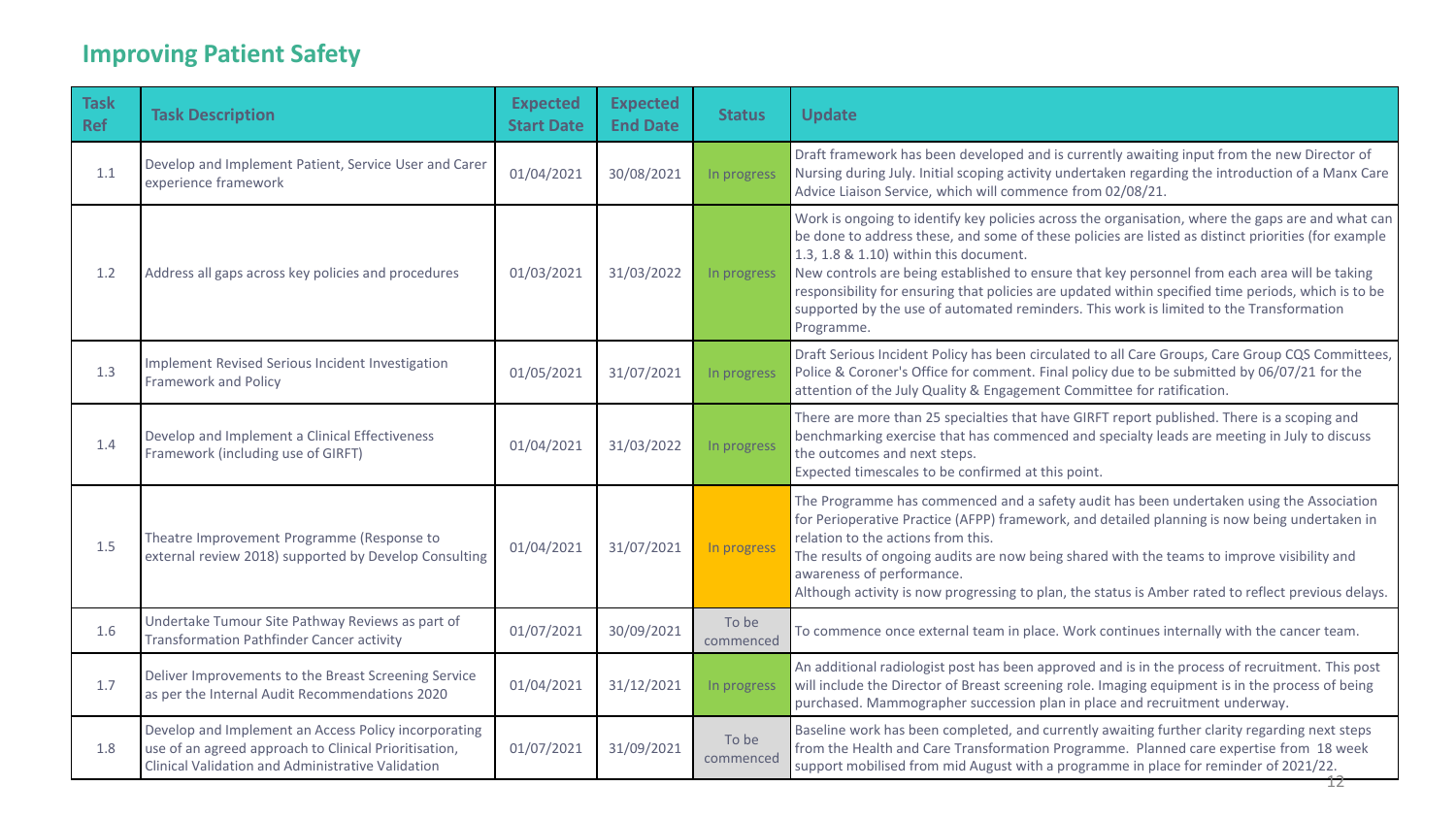| <b>Task</b><br><b>Ref</b> | <b>Task Description</b>                                                                            | <b>Expected</b><br><b>Start Date</b> | <b>Expected</b><br><b>End Date</b> | <b>Status</b>      | <b>Update</b>                                                                                                                                                                                                                                                                                                                                                                                                                                                                                                                                                                                                                                                                                                                                                               |
|---------------------------|----------------------------------------------------------------------------------------------------|--------------------------------------|------------------------------------|--------------------|-----------------------------------------------------------------------------------------------------------------------------------------------------------------------------------------------------------------------------------------------------------------------------------------------------------------------------------------------------------------------------------------------------------------------------------------------------------------------------------------------------------------------------------------------------------------------------------------------------------------------------------------------------------------------------------------------------------------------------------------------------------------------------|
| 1.9                       | Develop Plans to reduce zero and 1 day Length of Stay<br>using Same Day Emergency Care Pathways    | 01/04/2021                           | 31/07/2021                         | In progress        | We continue to work closely with the Health and Care Transformation Programme Care<br>Pathways and Service Delivery Project.<br>The Business Case for the implementation of an Urgent and Emergency Integrated Care Service<br>for the Isle of Man is due to be submitted to the H&CTP Boards imminently.<br>If approved this will see a phased implementation of services designed to reduce hospital<br>admissions and deliver care and treatment as close to the patient's home as possible. This will be<br>done utilising a community crisis response/intermediate care team, mental health crisis response<br>and a fully integrated out-of-hours service, whilst also allowing for the delivery of Same Day<br>Emergency Care/Ambulatory Care in a hospital setting. |
| 1.10                      | Develop and embed Escalation Plan and Full Capacity<br><b>Protocol for Nobles Hospital</b>         | 01/03/2021                           | 30/09/2021                         | In progress        | Policy documentation was approved at June's EMC. Consideration now being given to what<br>escalation looks like across Manx Care, development of action cards and the cascade of the same<br>to all staff.                                                                                                                                                                                                                                                                                                                                                                                                                                                                                                                                                                  |
| 1.11                      | Implementation of SAFER Care Bundle across Nobles<br>Hospital                                      | 01/07/2021                           | <b>TBC</b>                         | To be<br>commenced | Detailed planning to commence once recruitment of Head of Patient Flow complete.                                                                                                                                                                                                                                                                                                                                                                                                                                                                                                                                                                                                                                                                                            |
| 1.12                      | Development of Escalation and Choice Framework to<br>support reduction in Delayed Transfer of Care | 01/07/2021                           | <b>TBC</b>                         | To be<br>commenced | Detailed planning to commence once recruitment of Head of Patient Flow complete.                                                                                                                                                                                                                                                                                                                                                                                                                                                                                                                                                                                                                                                                                            |
| 1.13                      | Implement the Dental Strategy                                                                      | 01/01/2021                           | 31/03/2023                         | In progress        | Although this is a 5 year strategy, Year 1 and 2 activity is focused on the establishment of<br>contracts with appropriate Key Performance Indicators, and this is on track.                                                                                                                                                                                                                                                                                                                                                                                                                                                                                                                                                                                                |
| 1.14                      | Deliver against plan for Learning Disability Services                                              | 04/01/2021                           | 31/12/21                           | In progress        | In November 2020 the 3rd 5 year Learning Disability Strategy was launched with the aim of<br>building on the two previous strategies.<br>A draft implementation plan has been developed to support delivery against the new strategy<br>and service model policies and operational processes are under review to ensure access to<br>services is fair, equitable and transparent.<br>Staff training policy is under review to reflect the variety of service user needs identified in the<br>Tiered Care and Support Model within the strategy.                                                                                                                                                                                                                             |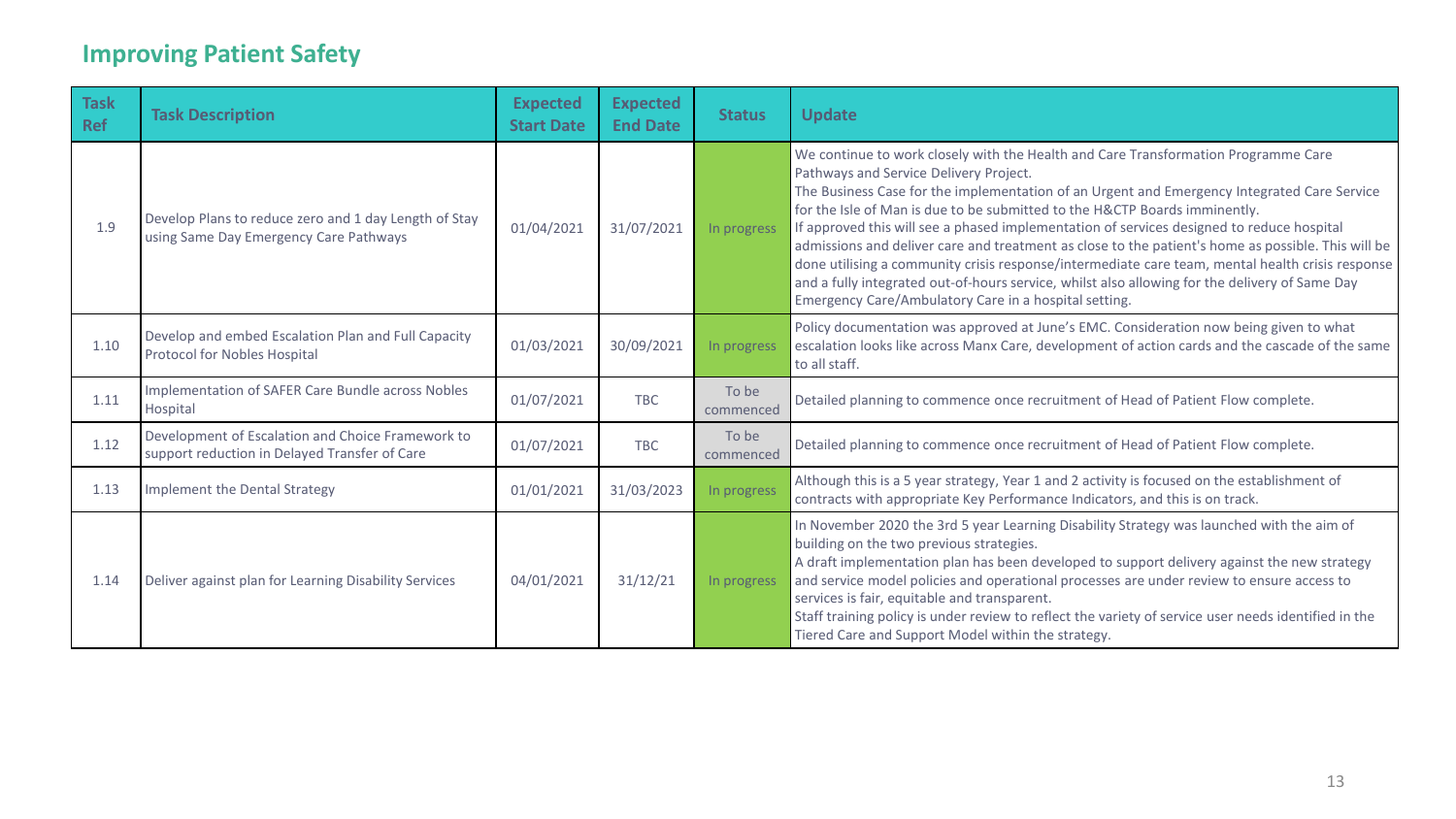| <b>Task</b><br>Ref | <b>Task Description</b>                                                                                                                                                               | <b>Expected</b><br><b>Start Date</b> | <b>Expected</b><br><b>End Date</b> | <b>Status</b> | <b>Update</b>                                                                                                                                                                                                                                                                                                                                                                                                                                                                                                                                                                                                                                                                                                                                                                                                         |
|--------------------|---------------------------------------------------------------------------------------------------------------------------------------------------------------------------------------|--------------------------------------|------------------------------------|---------------|-----------------------------------------------------------------------------------------------------------------------------------------------------------------------------------------------------------------------------------------------------------------------------------------------------------------------------------------------------------------------------------------------------------------------------------------------------------------------------------------------------------------------------------------------------------------------------------------------------------------------------------------------------------------------------------------------------------------------------------------------------------------------------------------------------------------------|
| 1.15               | Develop a costed Improvement Plan for Screening<br>Services for consideration by the DHSC and Public<br>Health                                                                        | 01/06/2021                           | 31/12/2021                         | In progress   | Initial meeting with various stakeholders planned for 22/07/21 to discuss the way forward in<br>population screening; to include governance and reporting structures, contract and budget<br>management, and actions from screening gap analysis and breast screening internal audit.<br>Clear action and development plans for service improvement will be drawn up and these will also<br>inform improvements to SLAs with those we commission to support our screening services.<br>A costed improvement plan will be brought forward for each of bowel, breast and cervical<br>screening and will also include actions for bringing up to date any backlogs caused by COVID-19.<br>The action plan will be developed and agreed by each Care Group in conjunction with the<br>Screening Services Programme Board. |
| 1.16               | Develop costed Improvement Plans to eradicate 52<br>week waits within the next 3 years                                                                                                | 01/04/2021                           | 31/07/2021                         | In progress   | Action was replaced by the development of the Restoration and Recovery of Services Business<br>Case. This has been approved by Manx Care and the DHSC, and is currently with Treasury for<br>consideration / approval.                                                                                                                                                                                                                                                                                                                                                                                                                                                                                                                                                                                                |
| 1.17               | Adoption of 2020 Royal College of Surgeons guidelines<br>to aid clinical prioritisation of patients who require<br>surgery, and implementation of the same across all<br>specialties. | 01/05/2021                           | 31/03/2022                         | In progress   | Initial scoping activity has been progressed which highlighted the scale of activity required, and<br>detailed planning activity is now to be progressed. This activity will inform likely implementation<br>dates.                                                                                                                                                                                                                                                                                                                                                                                                                                                                                                                                                                                                   |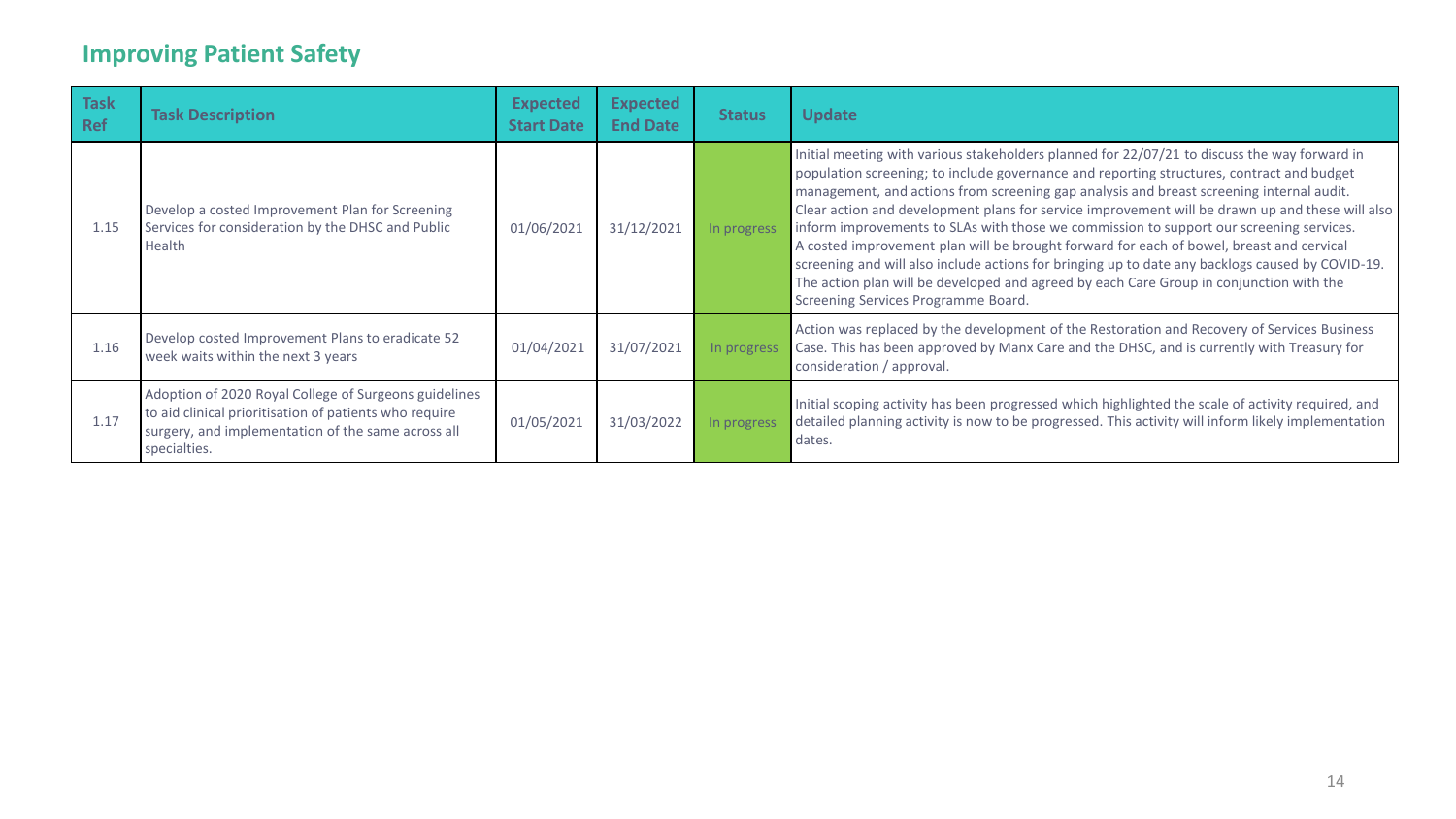| <b>Task</b><br><b>Ref</b> | <b>Task Description</b>                                                                            | <b>Expected</b><br><b>Start Date</b> | <b>Expected</b><br><b>End Date</b> | <b>Status</b>      | <b>Update</b>                                                                                                                                                                                                                                                                                                                                                                                                                                                                                                                                                                                                                           |
|---------------------------|----------------------------------------------------------------------------------------------------|--------------------------------------|------------------------------------|--------------------|-----------------------------------------------------------------------------------------------------------------------------------------------------------------------------------------------------------------------------------------------------------------------------------------------------------------------------------------------------------------------------------------------------------------------------------------------------------------------------------------------------------------------------------------------------------------------------------------------------------------------------------------|
| 1.18                      | Implement agreed Social Care Structure                                                             | 22/04/2021                           | 30/06/2021                         | In progress        | The evaluation of Job Descriptions and Personal Specifications (including the Senior post) is<br>continuing. The original implementation date will not be achieved due to the delays in<br>progressing this activity, however discussions are continuing with OHR in order to agree a<br>revised road map, and to agree the HR support required throughout implementation, which<br>has not been formalised as of yet. The RAG status is therefore Amber, but will be updated<br>once a revised plan and completion date have been agreed with colleagues from OHR.                                                                     |
| 1.19                      | Development of Intermediate Tier responses across a<br>range of services                           | 01/06/2021                           | <b>TBC</b>                         | In progress        | Project planning currently progressing as is formation of underlying workstreams. Timelines<br>to be confirmed as part of this activity. Awaiting funding to support the new model of service<br>delivery, which is subject to approval of the Urgent and Emergency Care transformation<br>business case.                                                                                                                                                                                                                                                                                                                               |
| 1.20                      | Framework Proposal for Clinical Input into the Joint<br>Services Control Room.                     | 01/07/2021                           | 30/09/2021                         | To be<br>commenced | To be informed by recent incident, with underlying activity to form part of the Urgent and<br>Emergency Care Transformation activity, the Business Case for which is due to be submitted<br>for approval by early July.                                                                                                                                                                                                                                                                                                                                                                                                                 |
| 1.21                      | Progress Primary Care At Scale and PC@S Strategy                                                   | 01/04/2021                           | <b>TBC</b>                         | In progress        | Strategy document is in draft, and an independent GP has been appointed to support this<br>work. Progress is currently limited due to resource changes within the Transformation<br>Programme, but this is expected to be resolved shortly when this work will be supported<br>once more, at which point revised implementation dates will be confirmed.                                                                                                                                                                                                                                                                                |
| 1.22                      | Implement Clatterbridge@ Nobles Model of delivery                                                  | 01/04/2021                           | <b>TBC</b>                         | In progress        | Go live for the Oncology Day Unit using the Clatterbridge Cancer Centre's (CCC) Meditech<br>system was at the end of January 2021 - this was the first major step to a closer operational<br>relationship between the two organisation. Joint operational meetings continuing on<br>fortnightly basis to oversee activity, including: data reporting for Oncology Day Unit,<br>automated output from Meditech to reduce administration, MDT cover arrangements, access<br>for Clatterbridge Clinicians to IOM system, staff training and peer support, horizon scanning<br>for new treatments and improving operational communications. |
| 1.23                      | Establish North Wellbeing Hub and progress the<br>operational model for the wellbeing partnerships | 01/01/2021                           | 30/06/2021                         | In progress        | A 'soft' launch is planned for 7th July 2021. Referrals from GP's planned to start being<br>accepted from August due to need to resolve some data protection issues and provide<br>coaching. Premises proving to be a delaying factor (provision of reception area in Thie<br>Rosien) but moving forward.<br>Stakeholder consultation and engagement for Northern Partnership scheduled to take place<br>over the Summer, starting with staff and partner agency workshops in July.                                                                                                                                                     |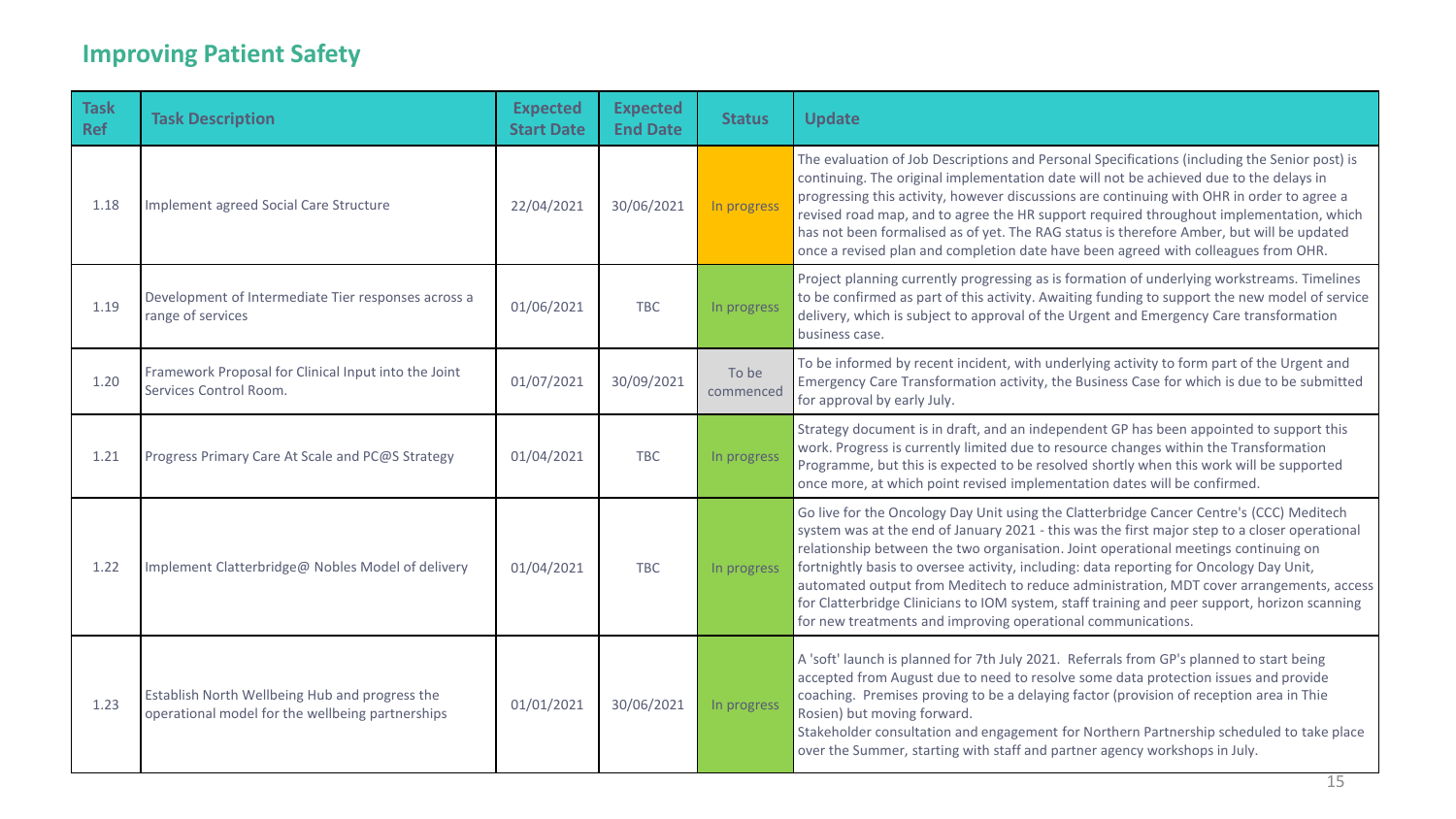| <b>Task</b><br><b>Ref</b> | <b>Task Description</b>                                                                                        | <b>Expected</b><br><b>Start Date</b> | <b>Expected</b><br><b>End Date</b> | <b>Status</b> | <b>Update</b>                                                                                                                                                                                                                                                                                                                                                                                                                                               |
|---------------------------|----------------------------------------------------------------------------------------------------------------|--------------------------------------|------------------------------------|---------------|-------------------------------------------------------------------------------------------------------------------------------------------------------------------------------------------------------------------------------------------------------------------------------------------------------------------------------------------------------------------------------------------------------------------------------------------------------------|
| 1.24                      | Implement Clinical Coding. Implement Pilot phase,<br>Procurement Process and full Implementation post<br>award | 01/03/2021                           | 31/12/2021                         | In progress   | Pilot Phase complete with contract signed and 3 temporary coders now in place and actively<br>coding. Phase 2 relates to the procurement of a Consultancy service to develop strategic<br>coding policy and procedures, and the procurement of an outsourced coding function that<br>adheres to the policy and procedures. Both of these elements are now on the procurement<br>portal and an evaluation team has been selected and await evaluation stage. |
| 1.25                      | Integrated Performance Report Implemented                                                                      | 01/04/2021                           | 31/08/2021<br>(Phase 1)            | In progres    | This is a phased project being delivered using an agile methodology. The first version of the<br>report, which is expected to replace much of the manual processing, is expected to be<br>available by the end of August 2021.                                                                                                                                                                                                                              |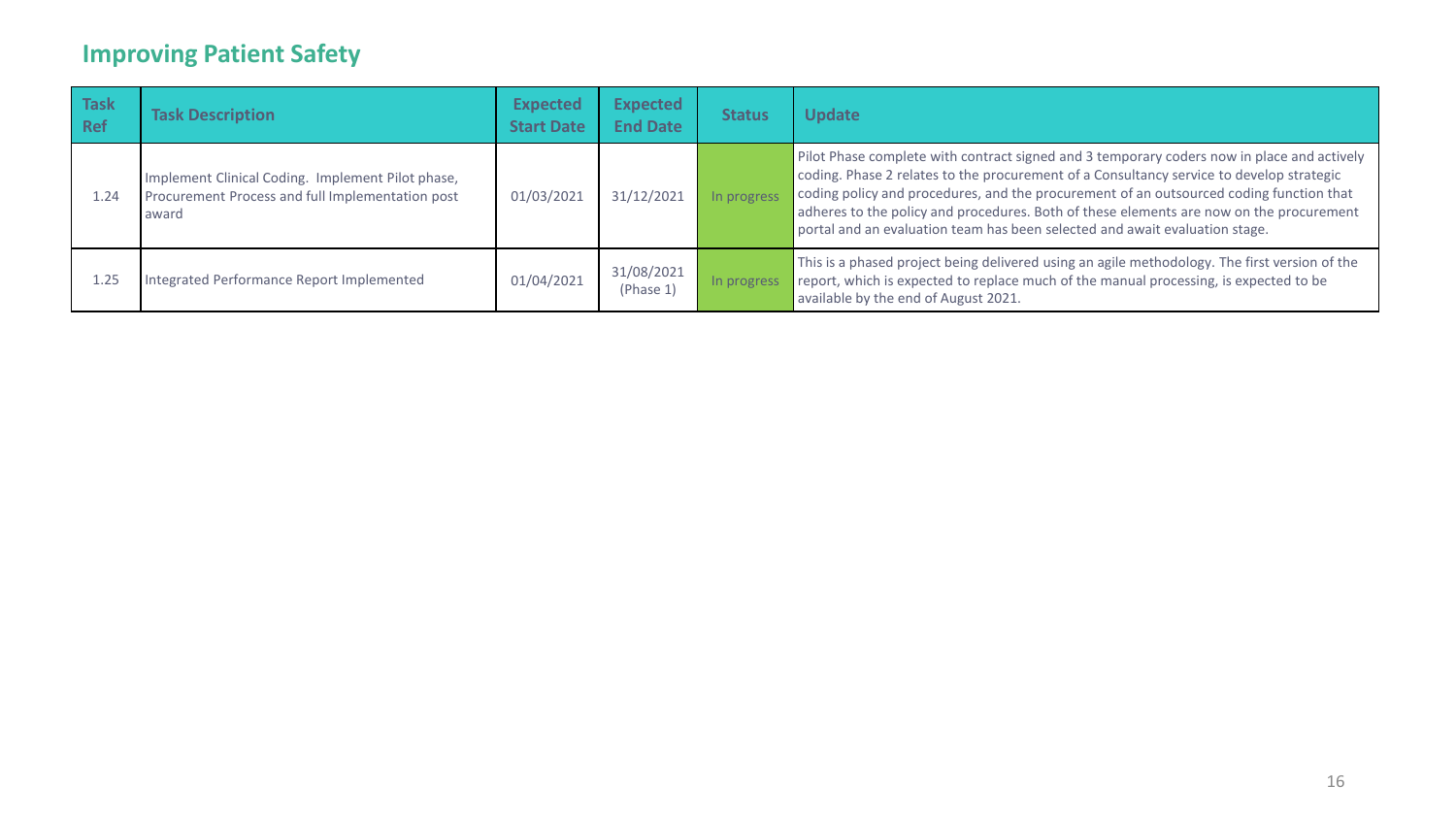# **Creating a positive working culture**

| <b>Task</b><br><b>Ref</b> | <b>Task Description</b>                                                                                                                        | <b>Expected</b><br><b>Start Date</b> | <b>Expected</b><br><b>End Date</b> | <b>Status</b>      | <b>Update</b>                                                                                                                                                                                                                                                                                                                                                                                                                                                                                                                                                                                                                                                                                                      |
|---------------------------|------------------------------------------------------------------------------------------------------------------------------------------------|--------------------------------------|------------------------------------|--------------------|--------------------------------------------------------------------------------------------------------------------------------------------------------------------------------------------------------------------------------------------------------------------------------------------------------------------------------------------------------------------------------------------------------------------------------------------------------------------------------------------------------------------------------------------------------------------------------------------------------------------------------------------------------------------------------------------------------------------|
| 2.1                       | Completion of All Manx Care Executive Team<br>appointments                                                                                     | 01/01/2021                           | 30/03/2021                         | <b>COMPLETE</b>    | All Manx Care Executive appointments complete by the March with start dates confirmed for all.                                                                                                                                                                                                                                                                                                                                                                                                                                                                                                                                                                                                                     |
| 2.2                       | <b>Confirmation of Operational Delivery Structure</b>                                                                                          | 01/01/2021                           | 30/03/2021                         | <b>COMPLETE</b>    | In place from 01/04/2021.                                                                                                                                                                                                                                                                                                                                                                                                                                                                                                                                                                                                                                                                                          |
| 2.3                       | Manx Care Board to Service Line Governance Structure<br>agreed and in place                                                                    | 01/01/2021                           | 30/03/2021                         | <b>COMPLETE</b>    | Whilst in "Shadow Form" Manx Care appointed all of its Board Members and established a<br>robust 'Board to service line' Governance Framework operational from 1st April Care Board<br>whose Terms of Reference and annual work plans have 2021. Manx Care has established six sub-<br>committees of the Manx been signed off by the Manx Care Board. Operationally, an Executive<br>Management Committee has been established from April 2021 with 6 subgroup covering Clinical<br>Quality, Care Quality, Infrastructure, Performance, Workforce, and Finance and Commissioning.<br>Each of the newly established Care Groups will have regular Performance and Accountability<br>Review with the Executive Team. |
| 2.4                       | Manx Care Risk and Governance Framework in place                                                                                               | 01/05/2021                           | 31/10/2021                         | In progress        | An early version of the Board Assurance Framework was shared at the May Board and is being<br>considered at the September Audit Committee.                                                                                                                                                                                                                                                                                                                                                                                                                                                                                                                                                                         |
| 2.5                       | Scope opportunities for Recovery College activities as<br>part of Wellbeing Agenda for staff and patients                                      | 01/04/2021                           | <b>TBC</b>                         | In Progress        | The MHS are currently collaborating with Implementing Recovery through Organisational<br>Change (ImROC), who are recognised leaders in supporting organisations in developing a culture<br>of recovery and recovery focussed practice. ImROC are supporting the MHS in the formulation of<br>a recovery strategy, a significant component of which will be the realisation of a recovery<br>college.                                                                                                                                                                                                                                                                                                               |
| 2.6                       | Manx Care will undertake a co-produced programme of<br>work with our people to agree out Visions and Values,<br>and refine our strategic goals | <b>TBC</b>                           | 30/03/2022                         | To be<br>commenced |                                                                                                                                                                                                                                                                                                                                                                                                                                                                                                                                                                                                                                                                                                                    |
| 2.7                       | During Service Year 2021-22 Manx Care will prepare its<br>Strategy for 2022-2027 utilising a service based, bottom<br>up approach.             | <b>TBC</b>                           | 30/03/2022                         | To be<br>commenced |                                                                                                                                                                                                                                                                                                                                                                                                                                                                                                                                                                                                                                                                                                                    |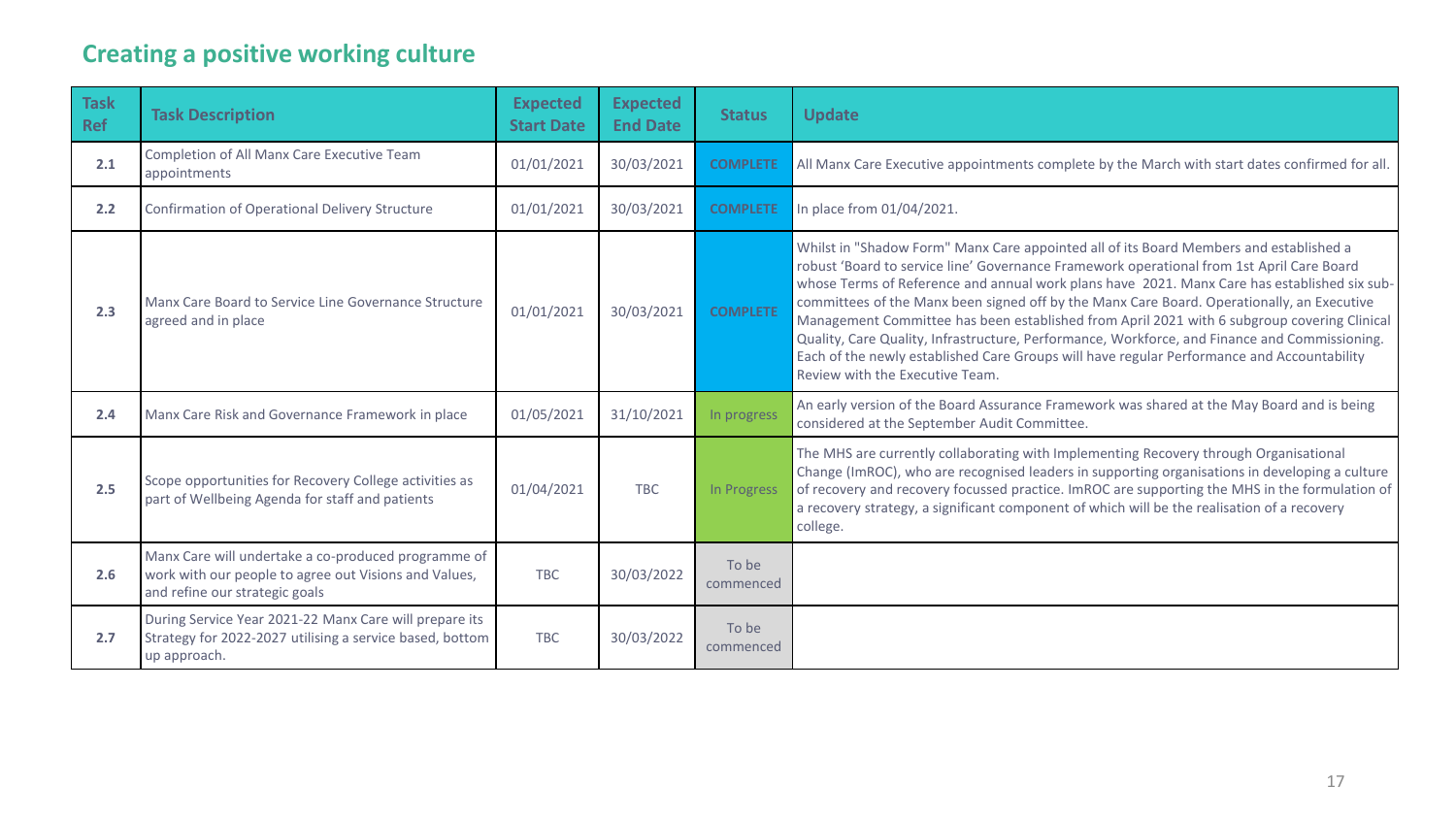# **Improving Financial Health**

| <b>Task</b><br>Ref | <b>Task Description</b>                                | <b>Expected</b><br><b>Start Date</b> | <b>Expected</b><br><b>End Date</b> | <b>Status</b>      | <b>Update</b>                                                                                                                                                                                                                                             |
|--------------------|--------------------------------------------------------|--------------------------------------|------------------------------------|--------------------|-----------------------------------------------------------------------------------------------------------------------------------------------------------------------------------------------------------------------------------------------------------|
| 3.1                | CIP Plan in place                                      | 01/03/2021                           | 30/06/2021                         | In progress        | Plan has been developed with support from Merseyside Internal Audit Agency, and is due to be<br>signed-off at June's Executive Management Committee. Ongoing governance requirements and<br>the timeline for implementation of these will then be agreed. |
| 3.2                | All CIP Quality Impact Assessed                        | 01/07/2021                           | 30/09/2021                         | To be<br>commenced | This will be an ongoing process through the Quality and Safety forums once the CIP Plan has been<br>approved.                                                                                                                                             |
| 3.3                | Review of all Business Cases not submitted to Treasury | 01/04/2021                           | 30/06/2021                         | In progress        | The Business Case Review Group has been meeting on a regular basis and has now reviewed 90-<br>95% of historic business cases at least once. Review of remaining cases remains on track.                                                                  |
| 3.4                | Optimise Theatre Efficiency - Phase 2                  | 01/08/2021                           | <b>TBC</b>                         | To be<br>commenced | Separate Action Plan for Phase 2 to commence upon completion of phase 1.                                                                                                                                                                                  |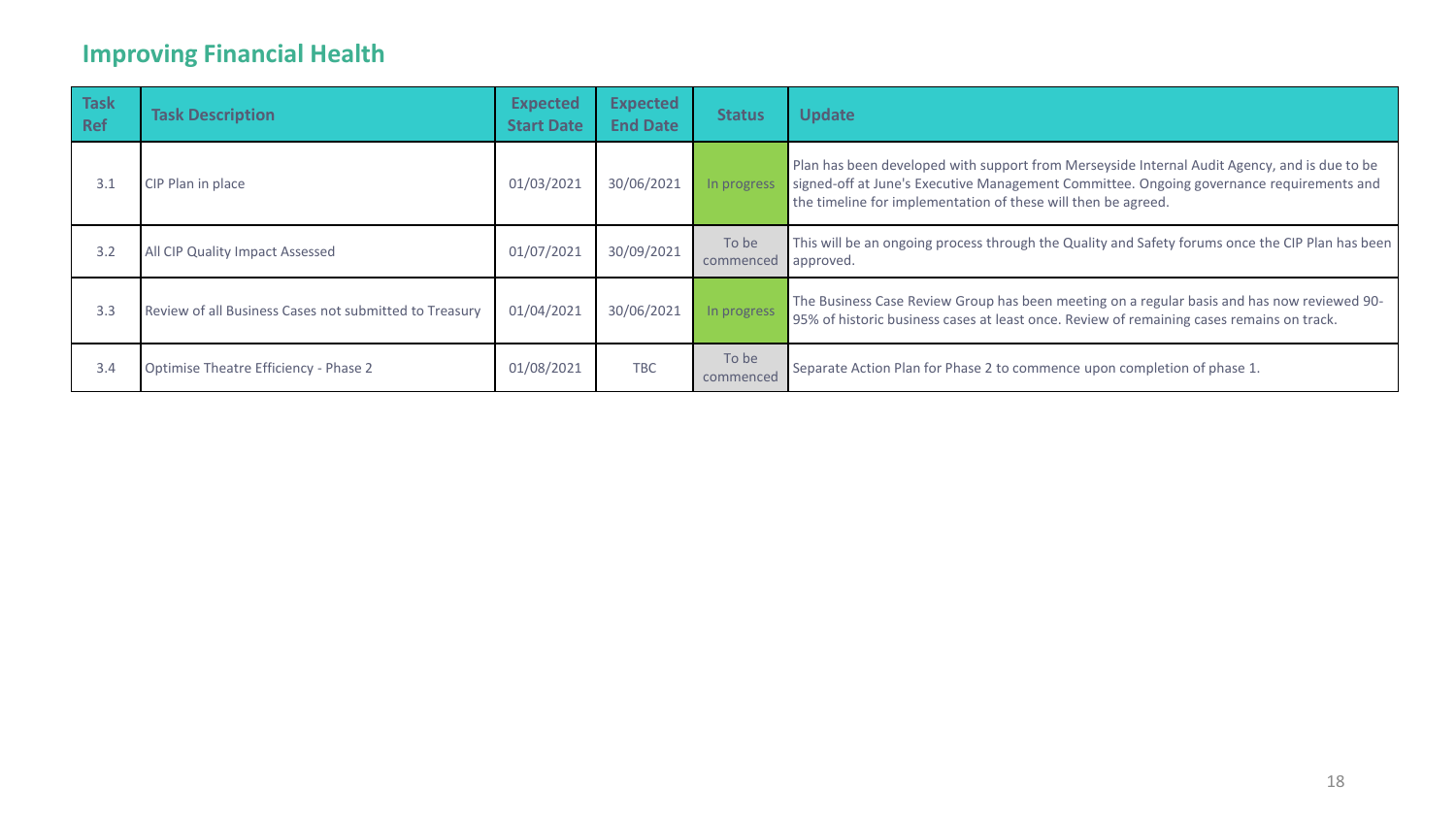





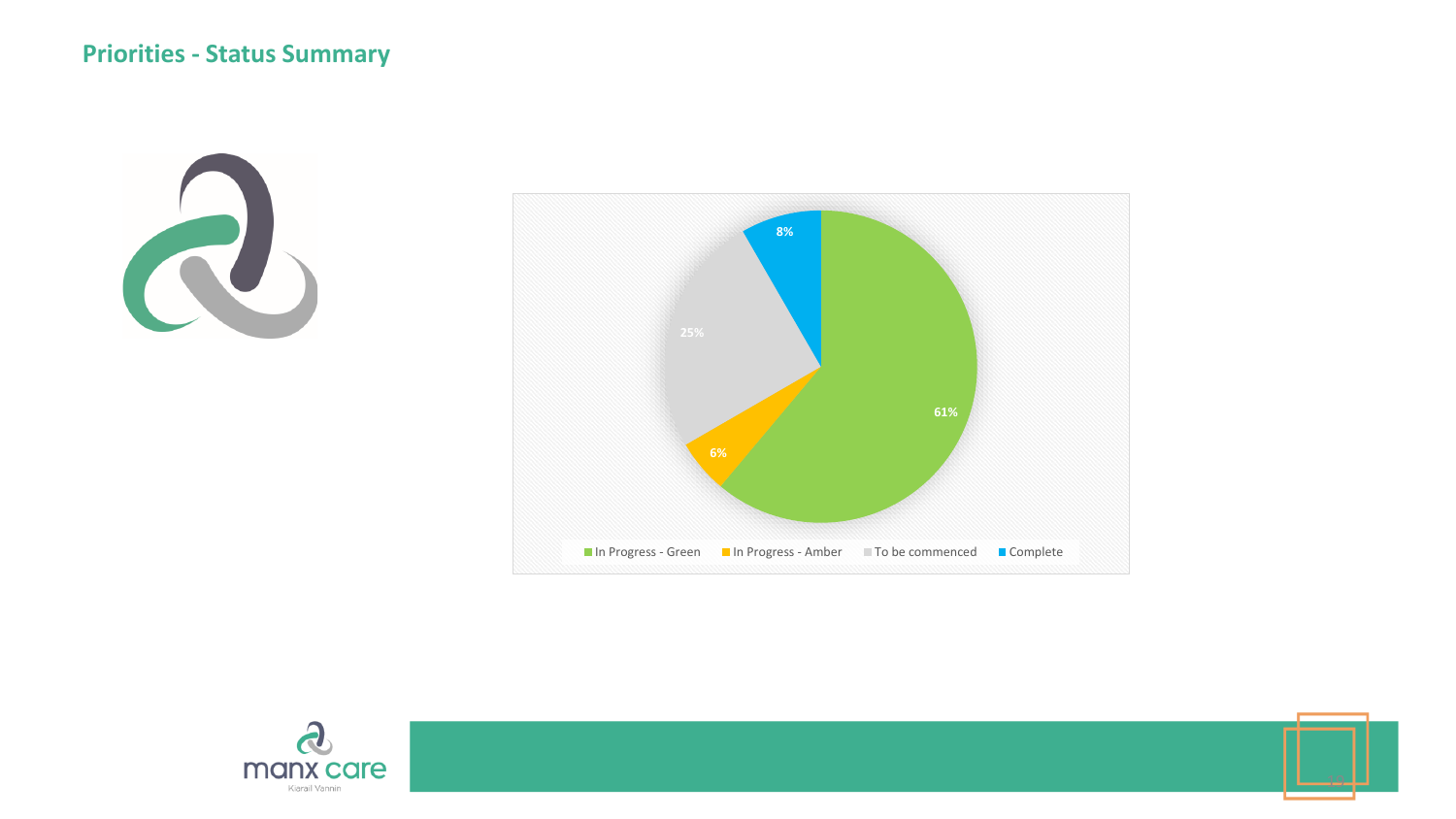

# **3. West Midlands Quality Review Service - Recommendations Update**

**Note** – The specific wording of a number of Actions listed in this section does not align to the recommendation recognised by Manx Care. In such instances efforts have been made to provide an update, and where this has not been possible the response has been listed as ' No update this quarter'.

Manx Care is committed to resolving this for future reporting periods, and will work alongside colleagues from the DHSC in order to clarify future reporting requirements.



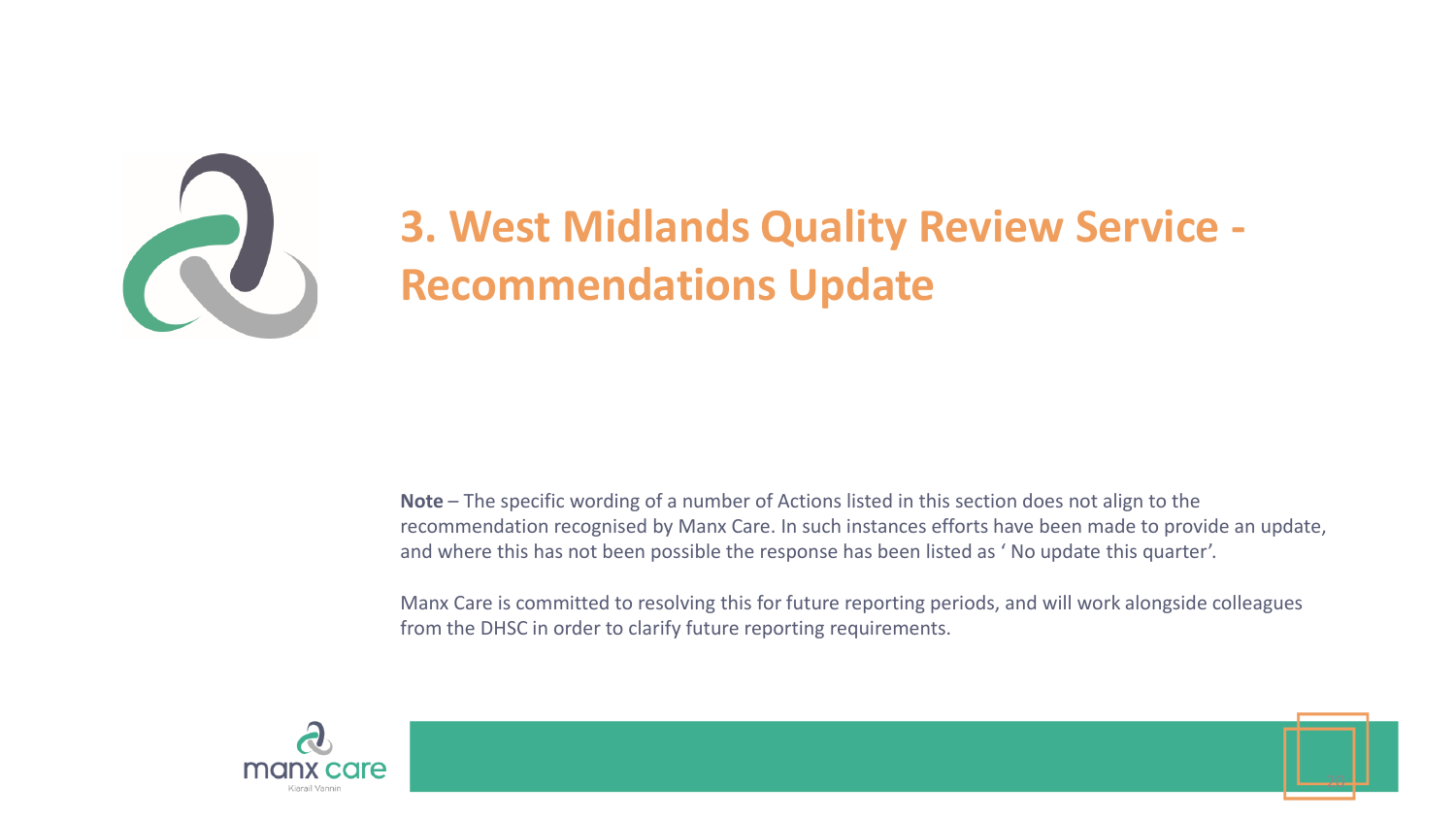# **WMQRS Actions Update – Quality & Finance**

| <b>Ref</b> | <b>Action</b>                                                                                                       | <b>Status</b>                              | <b>Associated Actions / Update</b>                                                                                                                                                                                                                                                                                                                                                                                                                                                                                                                                             |
|------------|---------------------------------------------------------------------------------------------------------------------|--------------------------------------------|--------------------------------------------------------------------------------------------------------------------------------------------------------------------------------------------------------------------------------------------------------------------------------------------------------------------------------------------------------------------------------------------------------------------------------------------------------------------------------------------------------------------------------------------------------------------------------|
| 1.1        | (JN-597) Discharge Guidelines from i) Diabetic Service ii)<br>COPD iii) Neuro;                                      | In progress<br>To start<br><b>TBC</b>      | Diabetes: Programme of discharge of people with non complex Type 2 diabetes back to GP care with direct access for GPs to<br>specialist service for advice and guidance currently in progress.<br>COPD: There has been no progress in establishing a COPD pathway, and there is no substantive consultant in post. This will be<br>considered as and when Respiratory is subject to a Transformation Programme Service review.<br>Neuro: No update this quarter                                                                                                                |
| 1.2        | (JN-601) Local Pathway-i) Diabetes ii) COPD iii) Parkinson's<br>/Epilepsy;                                          | In progress<br>To start<br><b>Complete</b> | Diabetes: Currently being addressed as part of the Transformation Programme Pathfinder for Diabetes and Endocrinology.<br>COPD: There has been no progress in establishing a COPD pathway despite completion of a multi discipline business case. The<br>Respiratory team are I believe being considered for inclusion on the next pathfinders / Transformation programme. We still<br>do not have a substantive consultant in post.<br>Parkinson's / Epilepsy: The Consultant for this service has confirmed that this was completed by the CNS at the time of the<br>review. |
| 1.3        | (JN-601) Comprehensive operational policy for ED;                                                                   | <b>Complete</b>                            | Presumably this should be reference (AE-601). If so, a Standard Operating Procedure (SOP) was developed in April 2019 to<br>support the Unscheduled Care Recovery Plan to optimise effective patient flow and achieve the 4 hour Emergency Standard.<br>This is being rewritten as the Emergency Department is moving away from 4 hour target.                                                                                                                                                                                                                                 |
| 1.4        | (AF-509) Common presentation Guidelines - Abdominal pain<br>& Limb ischaemia;                                       | <b>TBC</b>                                 | No update this quarter                                                                                                                                                                                                                                                                                                                                                                                                                                                                                                                                                         |
| 1.5        | (AF-513) Clinical Guidelines - Sedation & Acute confusional<br>state;                                               | <b>Complete</b>                            | Pathway has now been established and available on Medway for use by clinical staff.                                                                                                                                                                                                                                                                                                                                                                                                                                                                                            |
| 1.6        | Review echocardiogram criteria and establish process/SLA<br>with LHCH if required;                                  | In progress                                | The department now has 3 British Society of Echocardiology (BSE) fully accredited sonographers providing 2.4 WTE cover,<br>increasing capacity and thereby access to echo. Referral criteria is aligned with BSE recommendations.<br>The anticipated appointment of a consultant cardiologist with an interest in cardiac imaging is expected to further strengthen<br>this area of service.                                                                                                                                                                                   |
| 1.7        | Establish travel guideline for patients returning to the island<br>following radioactive iodine therapy;            | <b>TBC</b>                                 | No update this quarter                                                                                                                                                                                                                                                                                                                                                                                                                                                                                                                                                         |
| 1.8        | Establish measures to assess & reduce time taken to process<br>clinical letters following appointment or treatment; | <b>TBC</b>                                 | No update this quarter                                                                                                                                                                                                                                                                                                                                                                                                                                                                                                                                                         |
| 1.9        | Development of shared care arrangements between GPs and<br>anticoagulation service;                                 | In progress                                | GPs would need to agree new contract to establish shared care agreements, which was not discussed at their last contract<br>review. Ongoing Transformation activity supports this way of working, but will ultimately be dependent upon availability of<br>financial resources.                                                                                                                                                                                                                                                                                                |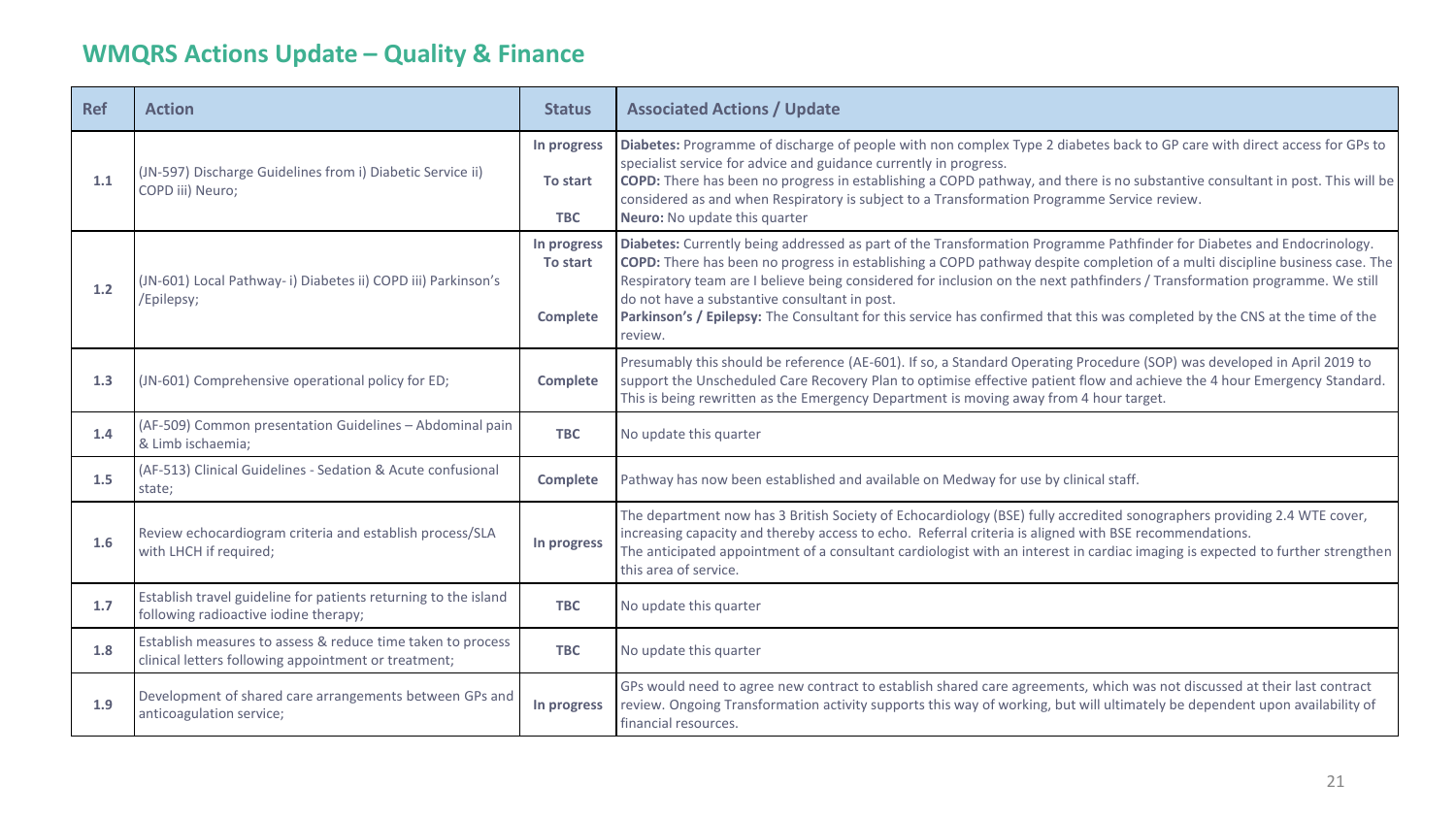# **WMQRS Actions Update – Quality & Finance**

| <b>Ref</b> | <b>Action</b>                                                                                                         | <b>Status</b> | <b>Associated Actions / Update</b>                                                                                                                                                                                                                                                                                                                                                                                                                                                                                                                                                                                           |
|------------|-----------------------------------------------------------------------------------------------------------------------|---------------|------------------------------------------------------------------------------------------------------------------------------------------------------------------------------------------------------------------------------------------------------------------------------------------------------------------------------------------------------------------------------------------------------------------------------------------------------------------------------------------------------------------------------------------------------------------------------------------------------------------------------|
| 1.10       | Establish a hospital Thrombosis Committee;                                                                            | In progress   | To be successful this needs a Senior clinician to chair and be involved. The need for this is recognised, however we do not<br>have a haematologist on island, which of course we do not need for this role only we do need a body of professionals to work<br>together from across all disciplines.<br>We endeavoured to establish an MDT for supporting our nurse led service with Liverpool Thrombosis Centre last year, which<br>regrettably wasn't successful. Consideration is therefore being given to establishing a local committee on island who then<br>have an external MDT for advice/support from the UK team. |
| 2.1        | Establish a process of detailed feedback to staff submitting<br>Business Cases, particularly where they are rejected; | In progress   | The Business Case Review Group has spent much of Q1 reviewing historic Business Cases, and is working with the staff that<br>submitted them in order to assist with their progression or to provide clear rationale as to why they may be delayed due to<br>competing priorities and limited available budget, or simply not progressed / rejected where appropriate. Formal<br>communication regarding the revised process for Business Case approval, and supporting documentation / guidance is<br>currently being produced and will be available to all staff during Q2.                                                 |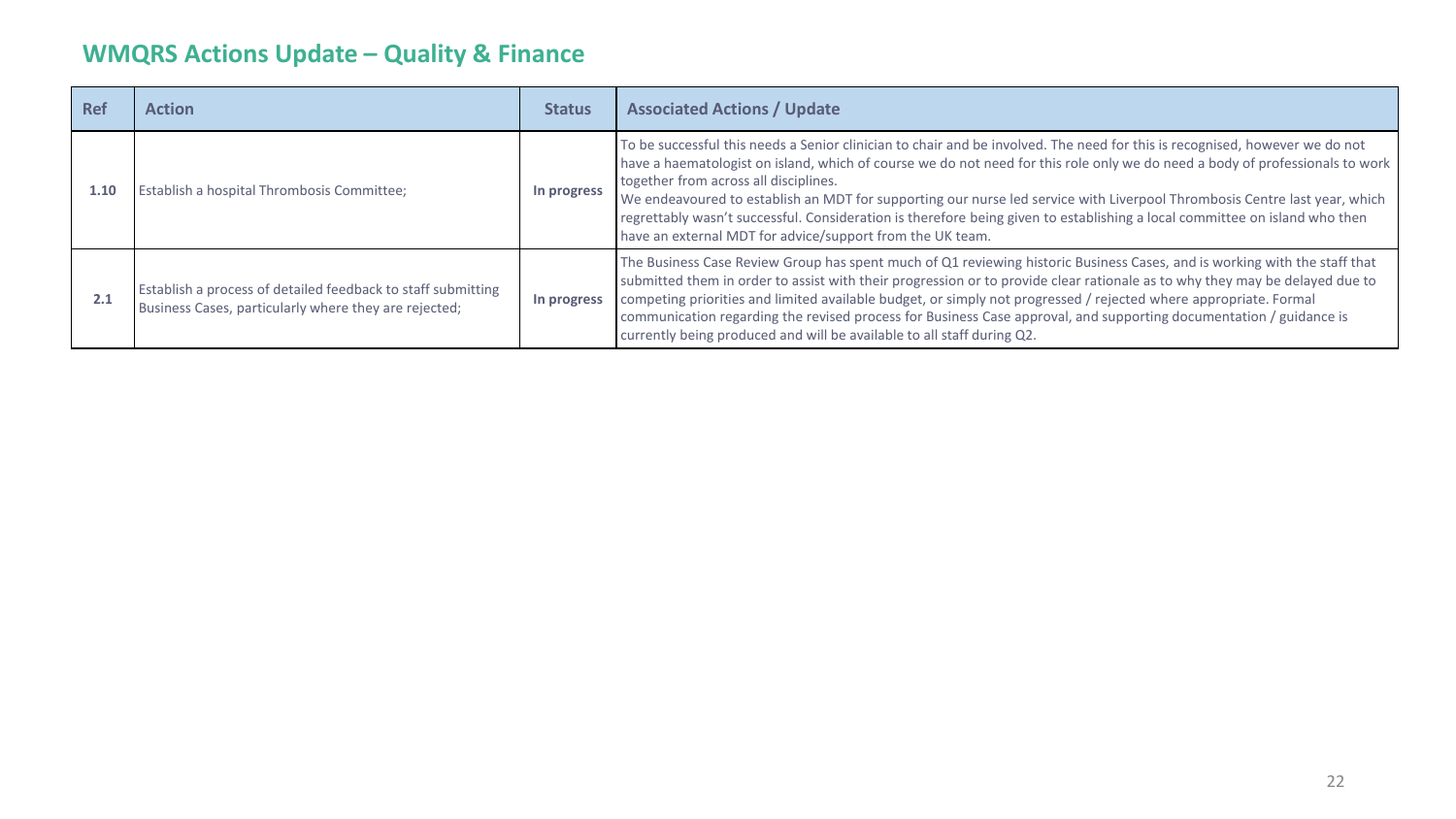# **WMQRS Actions Update - People**

| <b>Ref</b> | <b>Action</b>                                                                                               | <b>Status</b>   | <b>Associated Actions / Update</b>                                                                                                                                                                                                                                                                                                                                                                                                                                                                                                                                                                                                                                                                                                                                                              |
|------------|-------------------------------------------------------------------------------------------------------------|-----------------|-------------------------------------------------------------------------------------------------------------------------------------------------------------------------------------------------------------------------------------------------------------------------------------------------------------------------------------------------------------------------------------------------------------------------------------------------------------------------------------------------------------------------------------------------------------------------------------------------------------------------------------------------------------------------------------------------------------------------------------------------------------------------------------------------|
| 3.1        | (Point of Care AE-216) Staff using PoC Testing equipment<br>require competency assessment                   | <b>Complete</b> | Trainee doctors doing POC test have competencies assessed through their ARCP annual review.                                                                                                                                                                                                                                                                                                                                                                                                                                                                                                                                                                                                                                                                                                     |
| 3.2        | (Resus - AE-210) Nursing - completion of Critical Care<br>Pathways;                                         | <b>TBC</b>      | No update this quarter. Please note that AE210 relates to Nurses working through Critical Care Competencies, not Pathways.                                                                                                                                                                                                                                                                                                                                                                                                                                                                                                                                                                                                                                                                      |
| 3.3        | (XX-203 Endocrinology) Competencies and Training plan for<br>staff;                                         | In progress     | No resources identified to support training to date. Has been identified as resource requirement as part of the<br>Transformation Programme Pathfinder for Diabetes and Endocrinology.                                                                                                                                                                                                                                                                                                                                                                                                                                                                                                                                                                                                          |
| 3.4        | (BN-704) Minimum procedures per Surgeon;                                                                    | In progress     | To be considered as part of the job planning process, which is currently being undertaken.                                                                                                                                                                                                                                                                                                                                                                                                                                                                                                                                                                                                                                                                                                      |
| 3.5        | Establish mechanism of communication of general news and<br>progress to all staff, rather than just Nobles; | <b>Complete</b> | Baseline Operating Rhythm for communication delivery has been established to cover all colleagues working across Manx<br>Care, with delivery via email from a dedicated 'Manx Care Communications' inbox. As a baseline, this includes a weekly CEO<br>or guest Blog, a fortnightly Chairman's Blog, a fortnightly all-colleague call for which playback details are shared post-event,<br>and a monthly Transformation Programme bulletin provided by TPMO. This is supplemented by almost daily operational,<br>strategic and campaign communications. Communications are shared with a senior management group working across Manx<br>Care in order to ensure that these are cascaded appropriately across all colleague segments including those who don't readily<br>have access to email. |
| 3.6        | Establish consistent reporting for compliance with<br>mandatory training;                                   | In progress     | There has been a recent proposal for mandatory training, which is currently being reviewed & reported by the practice<br>development team.                                                                                                                                                                                                                                                                                                                                                                                                                                                                                                                                                                                                                                                      |
| 3.7        | Expand remit of Mandatory Training Policy outside RN and<br>Midwives;                                       | <b>Complete</b> | There is a policy in place for Mandatory training for all staff. Policy was reviewed in 2020 and is due to be reviewed again in<br>2022.                                                                                                                                                                                                                                                                                                                                                                                                                                                                                                                                                                                                                                                        |
| 3.8        | Review succession planning for senior clinical staff across<br>Nobles;                                      | In progress     | Process of consultation with Clinical Directors has commenced, but this complex work needs BMA and finance<br>representatives to agree. Job plans for majority are now on PREP and appraisals for majority are complaint. Next steps<br>include renegotiating job plans that is aligned with business planning and clinical strategy.                                                                                                                                                                                                                                                                                                                                                                                                                                                           |
| 3.9        | Review overall staffing in cardiology speciality;                                                           | Complete        | A cardiology consultant has recently been recruited and service is fully established with only 1 vacancy, any further<br>assessment of staffing requirements will be considered as part of the Transformation Programme Pathfinder review of this<br>service.                                                                                                                                                                                                                                                                                                                                                                                                                                                                                                                                   |
| 3.10       | Review appointment of an Endocrine Specialist Nurse;                                                        | In progress     | Has been identified as resource requirement as part of the Transformation Programme Pathfinder for Diabetes and<br>Endocrinology. Proposal currently being formulated for business case review group.                                                                                                                                                                                                                                                                                                                                                                                                                                                                                                                                                                                           |
| 3.11       | Robust training and education programme for hospital staff<br>around NG fed patients;                       | <b>Complete</b> | There is an established programme of work around NG training.                                                                                                                                                                                                                                                                                                                                                                                                                                                                                                                                                                                                                                                                                                                                   |
| 3.12       | Review administrative provision to Specialist Nurses;                                                       | In progress     | Currently in the process of looking at clinic administration provision and support, but not all administration for specialist<br>23<br>nurses. Results pending as to need.                                                                                                                                                                                                                                                                                                                                                                                                                                                                                                                                                                                                                      |